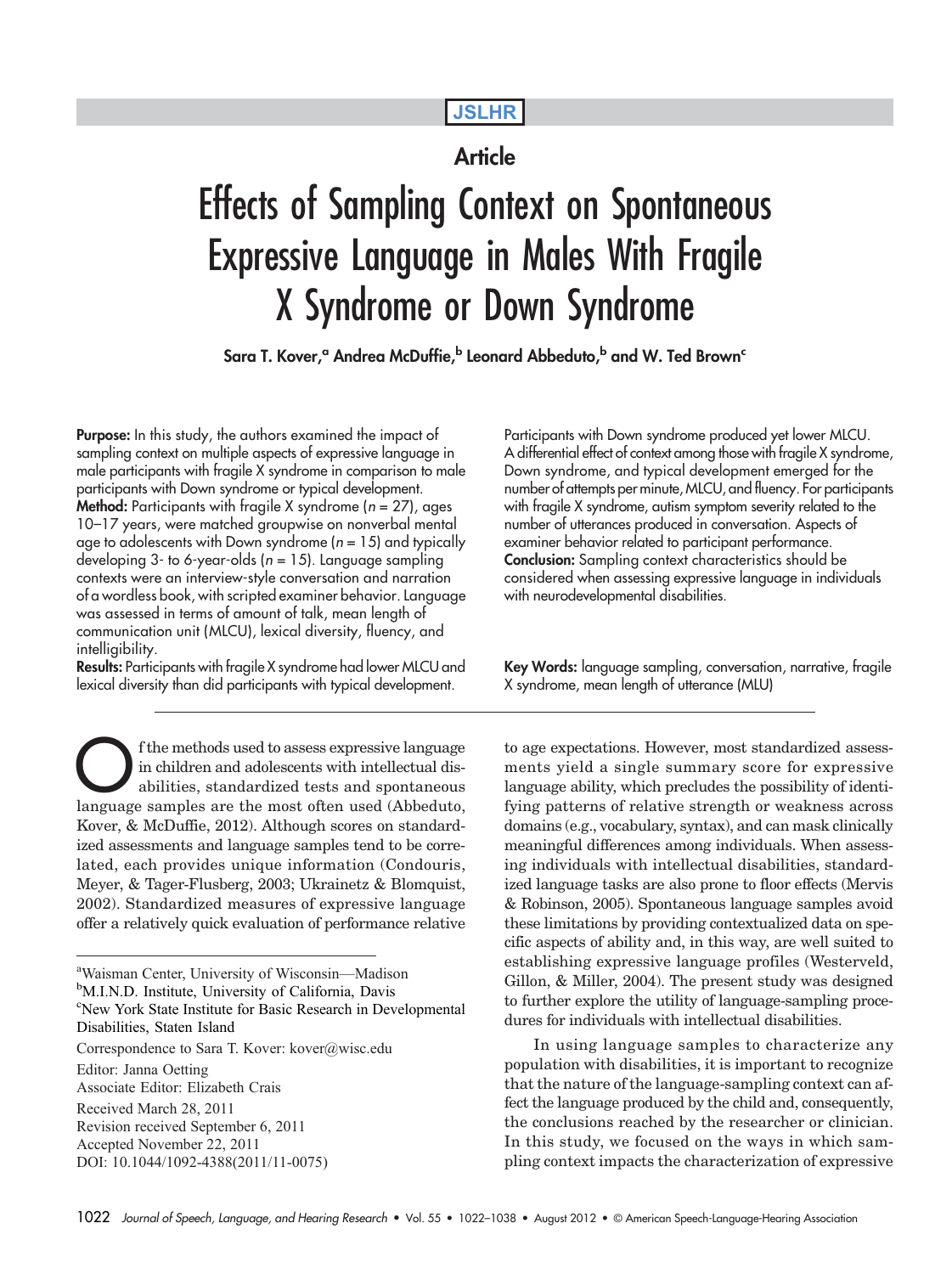language in individuals with specific neurodevelopmental disabilities associated with intellectual disability. In particular, we assessed language in two contexts, conversation and narration, in male adolescents with fragile X syndrome, male adolescents with Down syndrome, and boys with typical development at similar levels of nonverbal cognitive development.

### Contexts for Sampling Spontaneous Language

Research on children with typical development or language impairment suggests that sampling contexts vary in the extent to which they elicit the upper bound of an individual's linguistic ability (Southwood & Russell, 2004; Thordardottir, 2008; Wagner, Nettelbladt, Sahlen, & Nilholm, 2000). Interview-style conversations, for instance, elicit more utterances and utterances with higher mean length of utterance (MLU) relative to free-play contexts (Evans & Craig, 1992; Southwood & Russell, 2004); however, narrative contexts may be optimal for assessing syntactic ability because they elicit longer and more complex sentences than either conversation or free play, on average (MacLachlan & Chapman, 1988; Westerveld et al., 2004). In terms of disabilities, high-functioning children with autism have been shown to demonstrate a weakness in complex syntax relative to typically developing children during personal narratives but not when telling a story from a wordless book, demonstrating differences between contexts, even for children in the normal range of cognitive functioning (Losh & Capps, 2003).

Context effects also have been described for individuals with intellectual disabilities. Abbeduto, Benson, Short, and Dolish (1995), for example, examined the language of children and adolescents with intellectual disability of unspecified etiology and found more communication attempts per minute in a conversation than in narration, whereas language produced in narration had a higher mean length of communication unit (MLCU) than in conversation. Abbeduto et al. suggested that narration more fully engages the syntactic abilities of individuals with intellectual disability because narrative revolves around content more likely to be encoded in multiclause utterances (e.g., cause and effect, psychological states). Likewise, the visual scaffolding provided by a wordless storybook in a narrative context can free up cognitive resources, such as working memory, which might also support the production of more complex sentences (Miles, Chapman, & Sindberg, 2006). Thus, variation in the characteristics of the sampling context can affect conclusions reached about an individual with intellectual disability. From a clinical perspective, such findings suggest the need for multiple sampling contexts and to understand the advantages and disadvantages of each. In this study, we were interested in the possible differential effects of context on the language of individuals with intellectual disabilities.

#### Consistency Within Language-Sampling Contexts

Difficulties with the interpretation of individual or diagnostic group differences in expressive language profiles can arise from inadequate consistency of procedures within a given context. In particular, performance can be affected by variations in materials, partners, and experimenter behavior (Dollaghan, Campbell, & Tomlin, 1990; Hansson, Nettelbladt, & Nilholm, 2000). In conversation, for example, the amount of talk and rate of questioning by a partner can influence both the child's amount of talk and MLU (Cowan, Weber, Hoddinott, & Klein, 1967; Evans & Craig, 1992; Johnston, 2001; Johnston, Miller, Curtiss, & Tallal, 1993). Thus, failure to consistently structure the sampling context and script examiner behavior across participants could result in uninterpretable differences across individuals, diagnostic groups, and studies because differences in language ability cannot be distinguished from variations attributable to the sampling context. In the present study, we created procedures and scripts for consistently structuring critical aspects of our two languagesampling contexts, thereby allowing unambiguous interpretation of differences in performance across diagnostic groups.

Although it is important to structure and script the language-sampling context, this "standardization" must be flexible enough to allow the examiner to adapt his or her behavior to the skill level and interaction style of the child. Consequently, even within the constraints of a structured procedure, variation in the amount and complexity of examiner talk can emerge as the examiner attempts to engage the individual in the language sampling task. For example, an examiner's syntactic complexity, as reflected in complex sentence use, has been found to be positively correlated with child MLU, lexical diversity, and morphosyntactic complexity in school-age children with language impairments (Dethorne & Channell, 2007). This correlation was found despite the fact that for each child, the language sample was 15 min long, elicited with a standard set of toys, and followed Leadholm and Miller's (1992) recommendations for language sampling (e.g., use of open-ended questions). Although it is difficult to determine causality in such a pattern of concurrent relationships, it is important to document them. In the present study, we used structured procedures that were highly prescriptive with respect to examiner behavior, but allowed for responsiveness and adaptation to the participant. We then evaluated the relationship between examiners' language and the language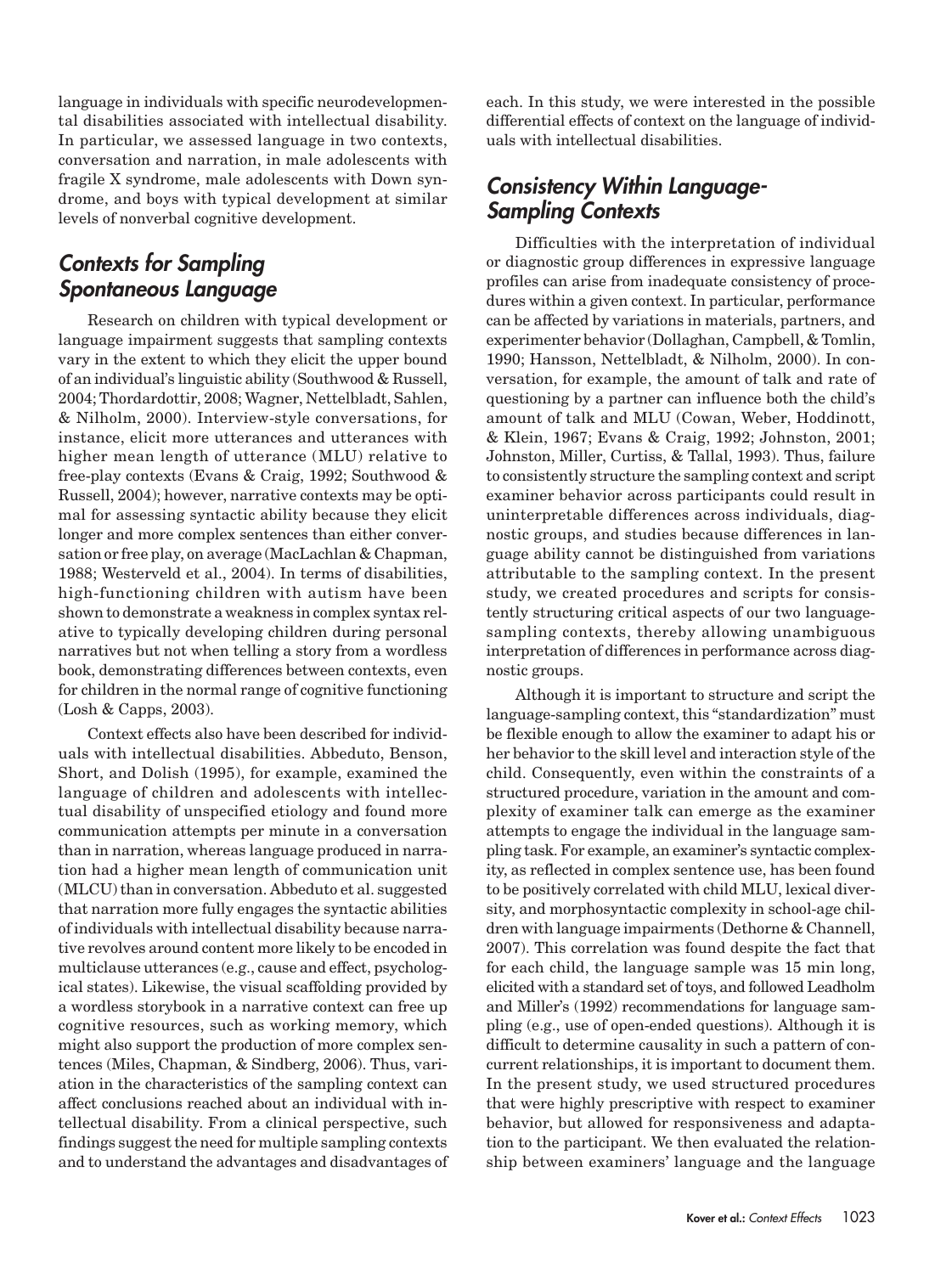produced by participants with fragile X syndrome, who were the focus of this study, and those with Down syndrome or typical development, as points of comparison.

## Fragile X Syndrome

Fragile X syndrome is the leading cause of inherited intellectual disability. It is caused by a cytosine-guanineguanine (CGG) trinucleotide expansion beyond 200 repeats on the FMR1 gene of the X chromosome (Verkerk et al., 1991). In addition to intellectual disabilities, approximately one third of males with fragile X syndrome meet diagnostic criteria for autism, with many of the remainder displaying symptoms of autism, including stereotyped language (Bailey et al., 1998; Hagerman, 2008; Hagerman, Jackson, Levitas, Rimland, & Braden, 1986; Rogers, Wehner, & Hagerman, 2001).

Delays in vocabulary and syntax are present in both receptive and expressive language for the majority of males with fragile X syndrome regardless of the extent of autism symptoms (Abbeduto, Brady, & Kover, 2007). Expressive language is usually delayed relative to chronological age in males with fragile X syndrome, although it may be commensurate with nonverbal cognition when assessed with standardized measures (Finestack & Abbeduto, 2010; Roberts, Price, et al., 2007). Relatively few studies, however, have thoroughly described the spontaneous expressive language abilities of individuals with fragile X syndrome.

Spontaneous expressive language in fragile X syndrome. Spontaneous expressive language in males with fragile X syndrome generally has been characterized as rapid, repetitive, disfluent, and unintelligible (Belser & Sudhalter, 2001; Ferrier, Bashir, Meryash, Johnston, & Wolff, 1991; Hanson, Jackson, & Hagerman, 1986; Paul, Cohen, Breg, Watson, & Herman 1984; Van Borsel, Dor, & Rondal, 2008); however, early studies have produced some conflicting results. For example, some studies of males with fragile X syndrome pointed to a specific delay in MLU relative to nonverbal mental age (e.g., Paul et al., 1984), whereas others failed to find weaknesses in MLU compared with cognitive-level expectations (e.g., Ferrier et al., 1991).

In a recent series of studies, Roberts and colleagues (Roberts, Hennon, et al., 2007; Roberts, Martin, et al., 2007; Price et al., 2008; Barnes et al., 2009) analyzed language samples collected during the Autism Diagnostic Observation Schedule (ADOS; Lord, Rutter, DiLavore, & Risi, 1999). Participants included boys between the ages of 3 and 16 years who were categorized as having either only fragile X syndrome or comorbid fragile X syndrome and autism spectrum disorder (ASD), as determined by the ADOS. In one study, boys with only fragile X syndrome were found to perform more poorly on lexical diversity, MLU, and the Index of Productive Syntax (IPSyn; Scarborough, 1990) relative to typically developing boys after controlling for nonverbal mental age, intelligibility, and maternal education (Roberts, Hennon, et al., 2007). In a follow-up study, Price et al. (2008) found that boys with fragile X syndrome with and without comorbid ASD and boys with Down syndrome had lower MLU and IPSyn scores than typically developing boys after controlling for nonverbal mental age and maternal education.

Additional analyses by Roberts and colleagues focused on other aspects of spoken language using these same language samples. Boys with fragile X syndrome, with and without comorbid ASD, produced fewer intelligible words in connected speech than typically developing boys and did not differ from those with Down syndrome in this regard, controlling for nonverbal mental age (Barnes et al., 2009). In terms of pragmatics, boys with comorbid fragile X syndrome and ASD displayed more noncontingent talk than boys with fragile X syndrome only, Down syndrome, or typical development in utterances that were collected equally from free-play versus other ADOS activities. In addition, boys with fragile X syndrome produced more perseverative language than boys with Down syndrome or typical development regardless of ASD status (Roberts, Martin, et al., 2007).

Limitations of previous research. Although previous studies in which spontaneous expressive language in fragile X syndrome has been examined are informative, most have been based on small samples, poorly structured sampling contexts, or language samples collected in a single context. The studies of Roberts and colleagues, for example, included a wide age range of males and incorporated a protocol that was not designed specifically for the elicitation of language samples. Although the ADOS provides a standard set of activities, the nature of the activities, the amount of time spent on each activity, and the level of examiner prompting might vary within and across modules as well as across participants. For example, conversation and telling a story from a book are probed in Modules 2 and 3, but not Module 1; free play appears in Modules 1 and 2, but not Module 3. Due to potentially important variations in materials and examiner behavior, the ADOS may not provide the ideal sampling context from which to draw conclusions about language profiles within and across groups of individuals with neurodevelopmental disabilities, although it is considered the gold standard for assessing autism symptoms.

In addition, most research has addressed the potential impact of autism symptoms on language performance in individuals with fragile X syndrome from a categorical perspective by either (a) comparing participants with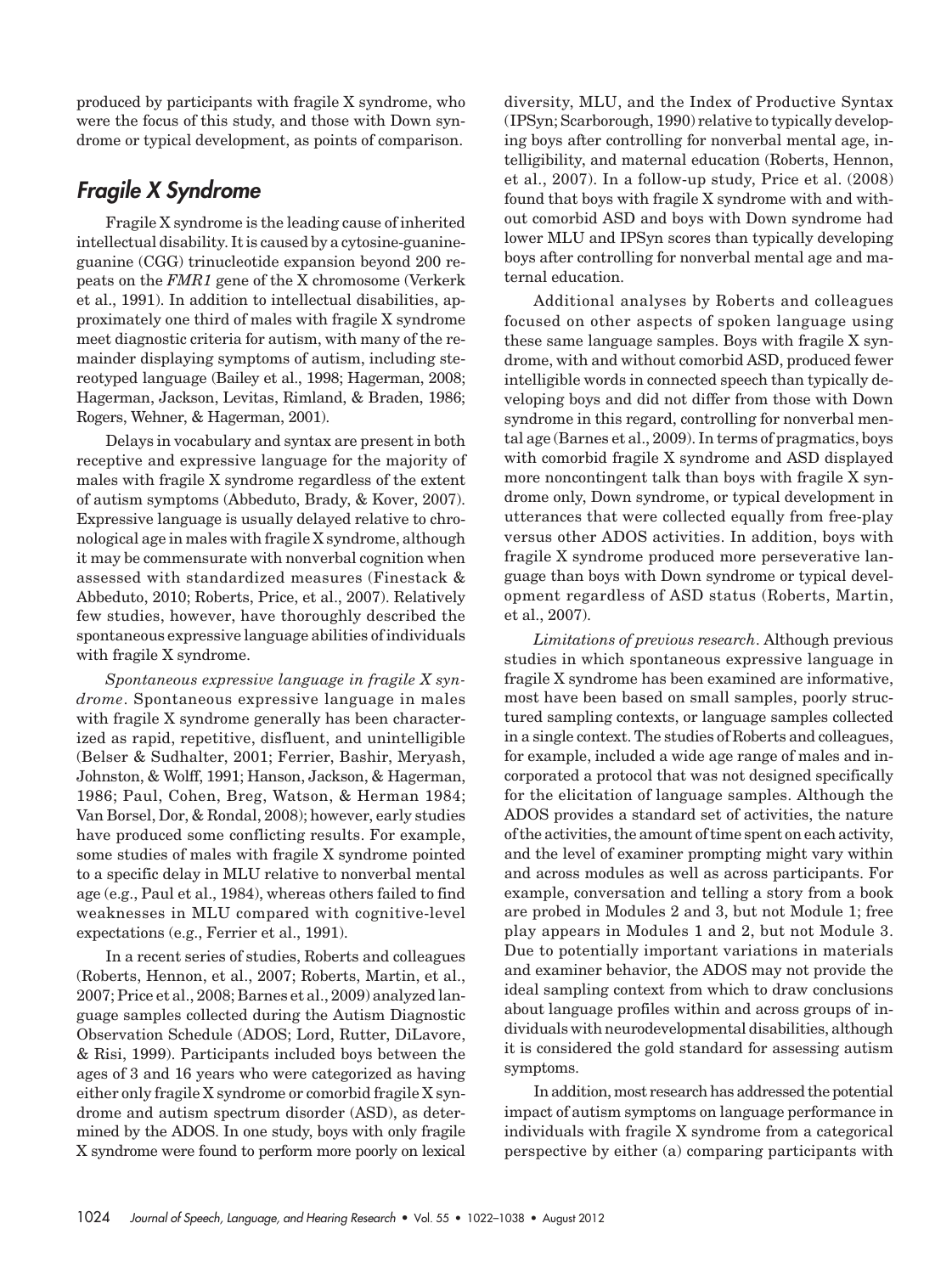or without a comorbid autism or ASD diagnosis (e.g., Price et al., 2008) or (b) excluding participants with comorbid autism from analyses (e.g., Roberts, Hennon, et al., 2007). Despite the contributions of this research, there is a need to move beyond dichotomizing the fragile X syndrome phenotype according to cut offs for diagnosing individuals with idiopathic autism. Such cut offs, although displaying adequate levels of sensitivity and specificity for individuals with idiopathic autism, might not be suited to characterizing variation among individuals with neurodevelopmental disabilities other than autism, particularly given that autism symptoms are present to some degree in most males with fragile X syndrome (Hall, Lightbody, Hirt, Rezvani, & Reiss, 2010; Moss & Howlin, 2009). Instead, including participants with all levels of autism symptom severity and considering the incremental impact of increased autism symptomology on language performance is likely to be more informative with respect to the full range of the phenotype in fragile X syndrome (McDuffie, Kover, Abbeduto, Lewis, & Brown, 2012; Moss & Howlin, 2009). Thus, we included all participants with fragile X syndrome in group comparisons regardless of their potential autism-diagnostic status and examined variability within fragile X syndrome by evaluating the relationship between language performance and a continuous scale of autism symptom severity derived from the ADOS.

#### Down Syndrome

Down syndrome is the leading genetic cause of intellectual disability and, in most cases, results from a third copy of chromosome 21 (Chapman & Hesketh, 2000). Autism can occur in individuals with Down syndrome, but it is less common than in fragile X syndrome, with prevalence estimates of approximately 10% (Hepburn, Philofsky, Fidler, & Rogers, 2008; Kent, Evans, Paul, & Sharp, 1999). Language is significantly impaired in Down syndrome compared with nonverbal cognition, with expressive language more delayed than receptive language, and syntax delayed beyond vocabulary (Chapman & Hesketh, 2001). Individuals with Down syndrome provide a useful comparison to those with fragile X syndrome because their distinct impairments may differentially affect their ability to meet the demands of any given language-sampling task, thereby yielding information about etiological differences in the effects of sampling context on expressive language.

Spontaneous expressive language in Down syndrome. Research on expressive language in Down syndrome has yielded more consistent results than studies on fragile X syndrome, particularly in terms of a relative delay in syntactic complexity (Laws & Bishop, 2003). Roberts and colleagues, as described above, found that males with Down syndrome had lower MLU and IPSyn scores when controlling for nonverbal cognition and maternal education than males with fragile X syndrome or typical development (Price et al., 2008).

Even for individuals with Down syndrome, however, language-sampling contexts can have differential effects on expressive language. Miles and colleagues (2006) assessed interview-style conversation and narrative performance in 14 adolescents with Down syndrome, 12–21 years of age, relative to 14 typically developing children who were matched on receptive language ability. Although the MLU of the typically developing children did not differ across the conversation and narration contexts, the narrative context yielded significantly higher MLU for participants with Down syndrome. In fact, MLU did not differ between participants with Down syndrome and typically developing children in the narrative context. This work illustrates the nuanced characterization of expressive language ability that can emerge from the comparison of language elicited in multiple, carefully structured language-sampling contexts. Whether similar effects of sampling context extend to other neurodevelopmental disabilities, such as fragile X syndrome, remains to be determined.

#### Comparisons Between Fragile X Syndrome and Down Syndrome

Little research has compared the expressive language profiles of adolescents with fragile X syndrome and Down syndrome using structured sampling contexts designed to elicit spontaneous language, with the exception of a series of studies by Abbeduto and colleagues. Two studies examined performance only in a narrative context and demonstrated that adolescent and young adult males and females with fragile X syndrome used more grammatically correct and complex utterances than did participants with Down syndrome (Finestack & Abbeduto, 2010; Keller-Bell & Abbeduto, 2007). Examining both a conversation and a narrative context, Kover and Abbeduto (2010) reported several effects of context (e.g., greater MLCU and fluency, but poorer lexical diversity, in narration than in conversation) for older adolescents with fragile X syndrome or with Down syndrome, but lacked a comparison group of typically developing participants, making the expressive language profiles more difficult to interpret. We extend the findings of these studies in the present study by evaluating the effect of context (i.e., conversation vs. narration) on multiple aspects of expressive language ability, including the extent to which younger male adolescents with fragile X syndrome or Down syndrome successfully completed the language-sampling tasks.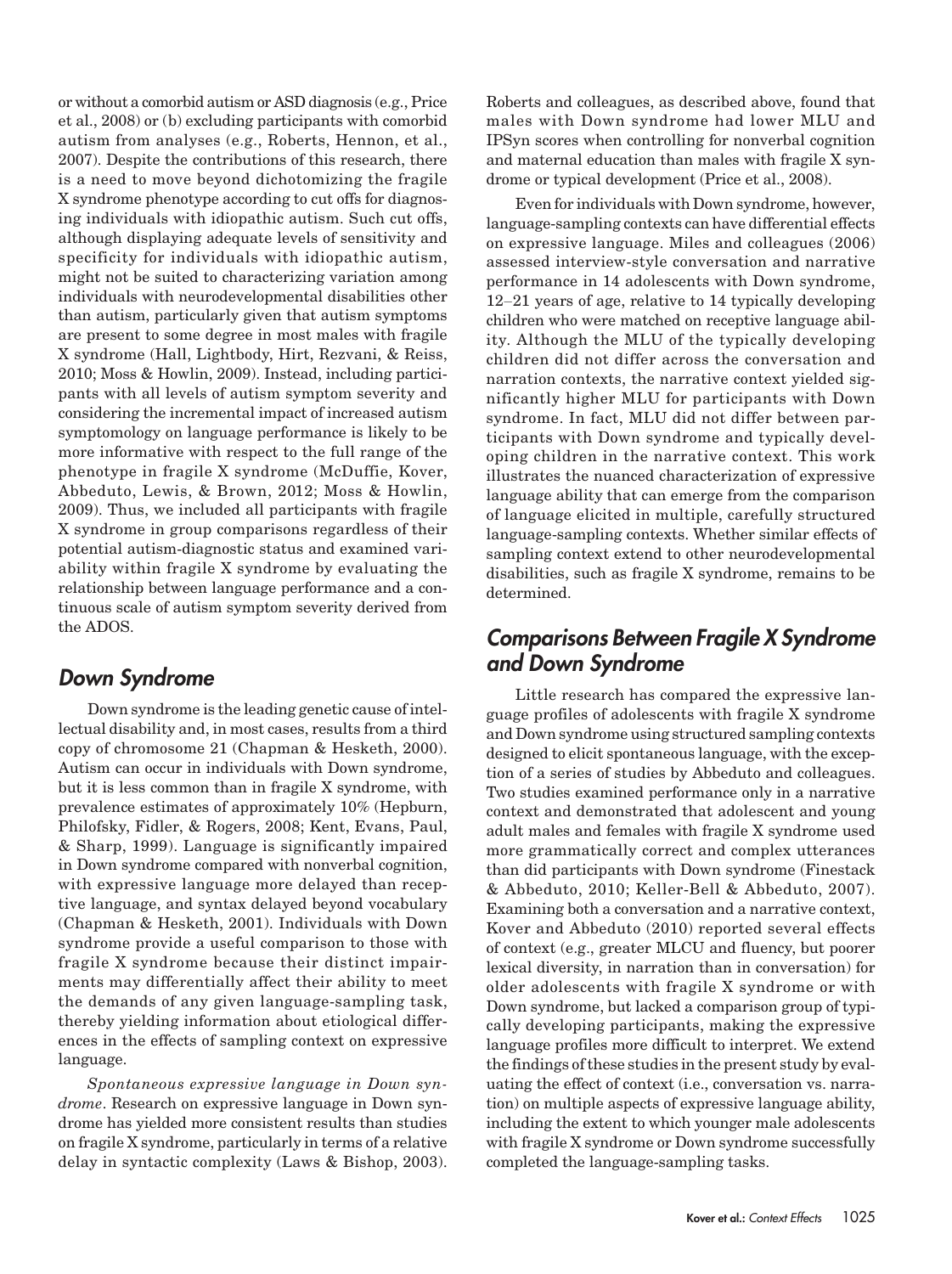#### Research Aims

The present study was designed to examine the effects of language-sampling context on the expressive language profiles of males with fragile X syndrome using structured conversation and narration sampling contexts. The performance of males with fragile X syndrome was compared with that of adolescents with Down syndrome and typically developing boys at similar levels of nonverbal cognitive development to assess the possibility that sampling context differentially affects individuals with different neurodevelopmental disabilities. For participants with fragile X syndrome, we also explored the impact of autism symptom severity on performance. Finally, the relationship of examiner behavior to the language produced was examined to probe the potential benefits and limitations of these sampling contexts.

# **Method Participants**

Participants  $(N = 57)$  were boys drawn from a large longitudinal project on language development. Youth with fragile X syndrome were recruited nationally (see McDuffie et al., 2010); those with Down syndrome or typical development were recruited primarily locally. Participants with typical development were not receiving special education services and had no significant sensory or motor impairments according to parent report. All participants were native English speakers and were reported by a parent to regularly use three-word phrases. Approximately 95% of the participants were Caucasian. Approximately 85% of typically developing boys had mothers with a college degree or higher compared with approximately 50% of participants with fragile X syndrome or Down syndrome. Although several sibling pairs participated, only one child per family was included in the analyses reported here. This sample overlaps with that of McDuffie et al. (2010) and Pierpont et al. (2011), although the primary measures differ. The project was Institutional Review Board approved.

Each participant contributed one conversation sample and one narration sample from a single time point. Exclusions of participants from the present analyses were made on the basis of incomplete conversations or narrations or level of nonverbal cognitive ability. Three participants with Down syndrome from the larger project were not included in the present sample because they did not complete one or both language-sampling tasks at any visit. One participant with fragile X syndrome from the larger project was not included in the sample because his conversation was only 5 min in duration. Participants were included in the present analyses only if they completed the narrative task in a meaningful way—that is, the child produced an utterance relevant to the storybook for at least 12 of the 16 pages. Three participants with fragile X syndrome and two participants with Down syndrome were not included in the present analyses because they failed to meet this criterion. The analyzed language samples were collected during the first annual assessment for all but five participants with fragile X syndrome and three participants with Down syndrome, who failed to engage in the languagesampling tasks at previous annual visits. Because these participants had not successfully engaged in the tasks during prior visits, data for all participants reflect their first completion of the language-sampling activities. Finally, four participants with typical development and six participants with fragile X syndrome were excluded because their nonverbal mental ages were higher than would allow valid comparisons across all three groups, as described below. The foregoing exclusions resulted in the following samples for the present analyses: 10- to 17-year-olds with fragile X syndrome  $(n = 27)$ or Down syndrome  $(n = 15)$  and 3- to 6-year-old boys with typical development  $(n = 15)$ .

Participants with fragile X syndrome or Down syndrome had a confirmed genetic diagnosis. Of those with fragile X syndrome, all had molecular genetic test results indicating the full mutation or mosaicism (i.e., full and premutation cells;  $n = 7$ ). Karyotypes confirming trisomy 21 were available to the project for 13 of the 15 participants with Down syndrome; however, for the remaining two participants, Down syndrome was listed as the diagnosis in educational or medical reports and corroborated by parent report.

We administered the Leiter-R Brief IQ Screener (Roid & Miller, 1997), which yields both a standard score (nonverbal IQ) and an age-equivalent score (nonverbal mental age). Nonverbal mental age was obtained by averaging the subtest age equivalents associated with the earned raw scores over all completed subtests. To ensure that group comparisons were not confounded by differences in nonverbal mental age, participants were selected such that there were no significant group differences in nonverbal mental age. To achieve this groupwise matching while also maximizing sample sizes, comparisons of the participants with fragile X syndrome to those with Down syndrome or typical development were limited to participants whose nonverbal mental age scores ranged between 3.1 and 6.54, yielding the 57 participants included in the analyses described here. Participant characteristics are shown in Table 1. Participants with fragile X syndrome had Leiter Brief IQs between 36 and 62; participants with Down syndrome had Leiter Brief IQs between 36 and 54, and typically developing boys had Leiter Brief IQs between 87 and 127.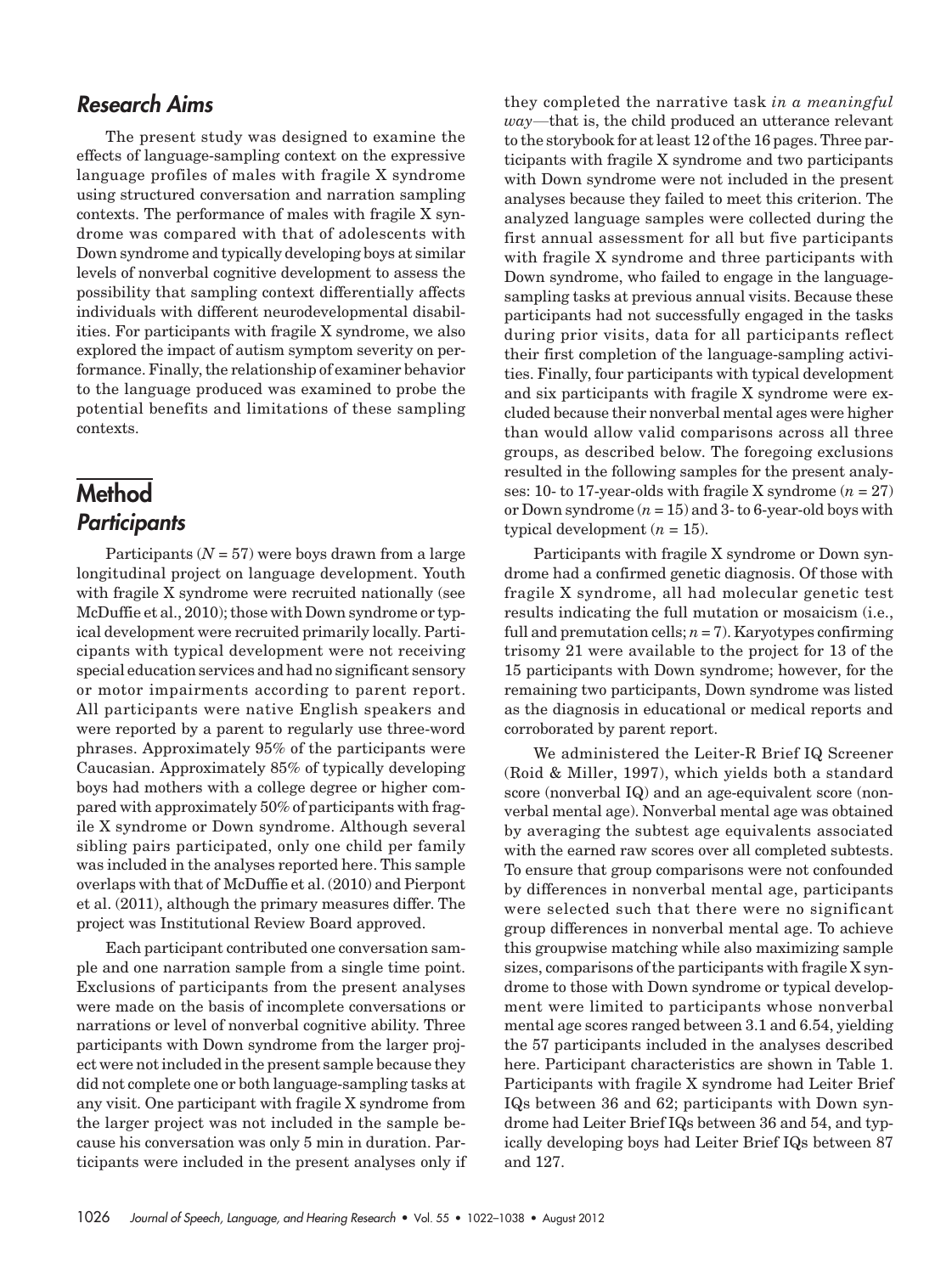#### Table 1. Participant characteristics.

|                     |    | Chronological age | Nonverbal IQ <sup>o</sup> | Nonverbal age equivalent |
|---------------------|----|-------------------|---------------------------|--------------------------|
| Participant group   | n  | M(SD)             | M(SD)                     | M(SD)                    |
| Fragile X syndrome  | 27 | 12.70 (1.84)      | 44.15 (6.72)              | 5.08(0.73)               |
| Down syndrome       | 15 | 12.99 (2.02)      | 41.33 (6.03)              | 4.73 (0.75)              |
| Typical development | 5  | 4.67(1.12)        | 107.80 (12.25)            | 4.95 (1.03)              |

Note. The sample of boys with fragile X syndrome ( $n = 27$ ) includes participants regardless of autism symptom severity.

a Due to a missing subtest, one participant with fragile X syndrome lacked a nonverbal IQ score.

All but one participant with fragile X syndrome received the ADOS  $(n = 26)$ , usually at the first annual assessment. Examiners were trained to research reliability. Because variability in the Down syndrome phenotype due to autism symptomology was not the focus of the present study, individuals with Down syndrome were not screened for autism. Autism severity scores, ranging from 1 (nonspectrum) to 10 (autism, highest possible severity score), were assigned to participants with fragile X syndrome according to the chronological age, module administered, and total algorithm score from the ADOS (Gotham, Pickles, & Lord, 2009). Of the 26 participants with fragile X syndrome who received the ADOS, 10 fell in the nonspectrum range (i.e., severity scores ranging from 1 to 3), one fell in the ASD range (i.e., severity scores of 4 or 5), and 15 fell in the autism range (i.e., severity scores ranging from 6 to 10). The mean severity score was 5.81, with a standard deviation of 3.19.

#### Measurement of Expressive Language Abilities

Expressive language abilities were assessed by eliciting spontaneous speech in two distinct sampling contexts, as described by Abbeduto et al. (1995): an interview-style conversation and a narration of a wordless picture book.

In the conversation, each participant talked with one of several female examiners for a target time of 10 min, during which the examiner's goal was to keep her talk to a minimum. The examiner said that she would like to get to know the participant better and asked open-ended questions, while avoiding yes/no questions as much as possible. Consistency across participants was ensured with a scripted order of topics and follow-up questions; however, the amount of time spent on a topic was based on the participant's interests. The topics included school, teachers, pets, and so forth, and were introduced in a broad manner, such as "Do you have any pets? Tell me about them." Follow-up probes were also broad (e.g., "Tell me what you like about your pet"). All but two conversations elicited from participants

with fragile X syndrome and two from participants with typical development reached the 10-min target. Because of logistical constraints or participant engagement, these four conversations were nearly 8 min.

In the narration activity, participants were shown one of two wordless picture books, Frog Goes to Dinner (Mayer, 1974) or *Frog on His Own* (Mayer, 1973), alternating between participants in the larger study. No significant differences in performance between books was found for any of the seven dependent variables of interest described below (all  $ps > .18$ ). In this sample of 57 participants, Frog Goes to Dinner was told by 59% of participants with fragile X syndrome, 53% of participants with Down syndrome, and 47% of participants with typical development. The participant was told that he would look at the book and then be asked to tell the story. The examiner turned the pages of the book one by one, allowing the participant to look at each for about 10 s on the initial viewing. The participant then was asked to tell everything about the story for each page. This time through, the experimenter turned to the next page 5 s after the participant had finished narrating a page. The examiner was restricted to scripted prompts if the participant did not respond to the first page (e.g., "What about the boy? What's he doing, thinking, and feeling?"). If the participant did not talk on subsequent pages, the examiner's scripted prompts were more limited (e.g., "What's happening in this part of the story?"). Narratives ranged from 1 to 7 min for the participants with fragile X syndrome, from 3 to 8 min for participants with typical development, and from 3 to 11 min for participants with Down syndrome.

The language samples were recorded onto audio tapes and transcribed using Systematic Analysis of Language Transcripts software (Miller & Iglesias, 2006) according to research conventions. An experienced primary transcriber first transcribed each sample. A second trained transcriber then listened to the tape and marked suggested changes or perceived discrepancies on every transcript. The primary transcriber then verified or updated the transcript for each language sample before the data were analyzed. The first 10 min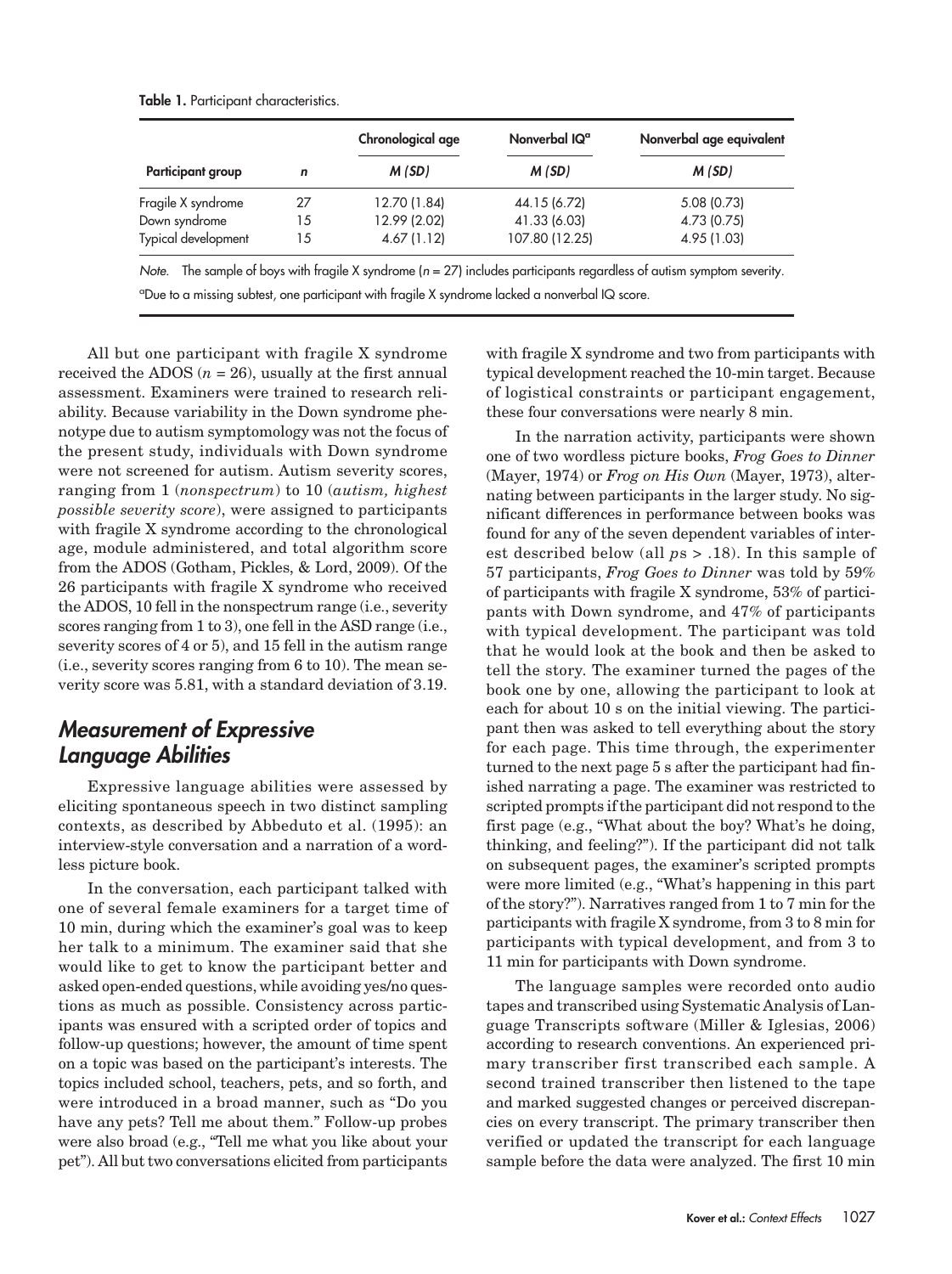of each conversation were transcribed, whereas each narrative was transcribed in its entirety. For 17 participants from the larger project, conversation and/or narration samples were independently transcribed again in the manner described to assess interrater agreement. Intertranscriber agreement including utterance segmentation and morpheme-level variables averaged 90% across contexts and groups (see Table 2).

Expressive language variables. All speech was segmented into communication units (C-units). A C-unit is defined as an independent clause and any of its modifiers, including dependent clauses (Loban, 1976). Segmenting speech into C-units, as opposed to utterances, avoids overestimating language abilities for long but simple utterances combined with coordinating conjunctions (Abbeduto et al., 1995; Scarborough, Rescorla, Tager-Flusberg, Fowler, & Sudhalter, 1991). The C-unit is the unit of analysis in the present study.

The amount of talk was assessed in terms of (a) the total number of C-units produced, (b) the number of complete and intelligible C-units produced, and (c) the number of C-units attempted per minute (including incomplete C-units). Language ability was assessed in terms of MLCU, lexical diversity, fluency, and intelligibility. MLCU was defined as the mean number of morphemes per complete and intelligible C-unit. Lexical diversity was defined as the total number of lexical word roots in the language sample, reflecting range of vocabulary use. Fluency was calculated as the proportion of C-units containing mazes, such as filled pauses and partial or full repetitions. Intelligibility was defined as the proportion of C-units partially or fully unintelligible during transcription.

#### **Results**

# Comparison of Fragile X Syndrome, Down Syndrome, and Typical Development

We assessed profiles of expressive language abilities in a comparison of all participants with fragile X syndrome

Table 2. Transcription reliability.

|                          |   | Conversation | Narration |             |  |  |
|--------------------------|---|--------------|-----------|-------------|--|--|
| <b>Participant group</b> | n | % agreement  | n         | % agreement |  |  |
| Fragile X syndrome       |   | 91           |           | 90          |  |  |
| Down syndrome            | C | 87           |           | 86          |  |  |
| Typical development      | 5 | 92           |           | 94          |  |  |

Note. Percentage (%) agreement is averaged over utterance segmentation, intelligibility, mazes, overlaps, pauses, abandonment, word identification, number of morphemes and words, and ending punctuation.

 $(n = 27)$ , Down syndrome  $(n = 15)$ , and typical development ( $n = 15$ ). Participants with fragile X syndrome and those with Down syndrome did not differ in terms of chronological age,  $t(40) = 0.53$ ,  $p = .600$ , or nonverbal IQ,  $t(40) = 1.04$ ,  $p = .305$ . The three groups did not differ in nonverbal mental age,  $F(2, 54) = 0.91$ ,  $p = .410$ ; however, because the  $p \geq 0.50$  matching criteria suggested by Mervis and Robinson (1999) was not reached, nonverbal mental age was included as a covariate in these analyses. As such, we conducted repeated measures analyses of covariance to test the effects of context, group, and their interaction. We conducted planned comparisons following omnibus tests with Shaffer's (1986) postomnibus procedure.

Amount of talk. The unadjusted scores for the amount of language produced are presented in Table 3. The total number of C-units produced was higher in conversation than in narration,  $F(1, 53) = 5.44$ ,  $p = .024$ ,  $n_p^2$  = .09. There was neither an effect of group,  $F(2, 1)$  $53$ ) = 2.09,  $p = .133$ , nor an interaction between context and group,  $F(2, 53) = 1.82$ ,  $p = .173$ , for the number of C-units produced. The number of complete and intelligible utterances was higher in conversation than in narration, but just failed to reach significance,  $F(1, 53) = 3.88$ ,  $p = .054$ . There was also no effect of group,  $F(2, 53) =$ 0.58,  $p = .562$ , or Context  $\times$  Group interaction,  $F(2, 53) =$ 0.50,  $p = .612$ , for complete and intelligible utterances.

For the number of C-units attempted per minute, the interaction between context and group was significant,  $F(2, 53) = 5.99$ ,  $p = .005$ ,  $\eta_p^2 = .18$ . The differential effect of context across groups was significant for fragile X syndrome versus Down syndrome,  $t(53) = 3.41$ ,  $p = .001$ , and Down syndrome versus typical development,  $t(53) = 2.43$ ,  $p = .018$ , but not fragile X syndrome versus typical development,  $t(53) = 0.69$ ,  $p = .492$ . Participants with Down syndrome showed the largest effect of context with few C-units attempted during narration compared with conversation relative to participants with typical development and participants with fragile X syndrome. Neither the main effect of context,  $F(1, \theta)$  $53$  = 3.37,  $p = 0.072$ , nor the main effect of group was significant,  $F(2, 53) = 2.83$ ,  $p = .068$ .

Language ability. Results for expressive language ability are presented in Table 4. For MLCU, the main effect of context was not significant,  $F(1, 53) = 1.26$ ,  $p = 0.267$ , but there was an effect of group with the participants with typical development outperforming those with fragile X syndrome, who in turn scored higher than those with Down syndrome,  $F(2, 53) = 17.55$ ,  $p < .001$ ,  $\eta_p^2 = .40$ , one-tailed  $ps < .05$ . There was also an interaction between context and group for MLCU,  $F(2, 53) = 4.20, p = .020, \eta_p^2 = .14$ . The differential effect of context across groups was significant for fragile X syndrome versus typical development,  $t(53) = 2.87$ ,  $p = .006$ , and just failed to reach significance for Down syndrome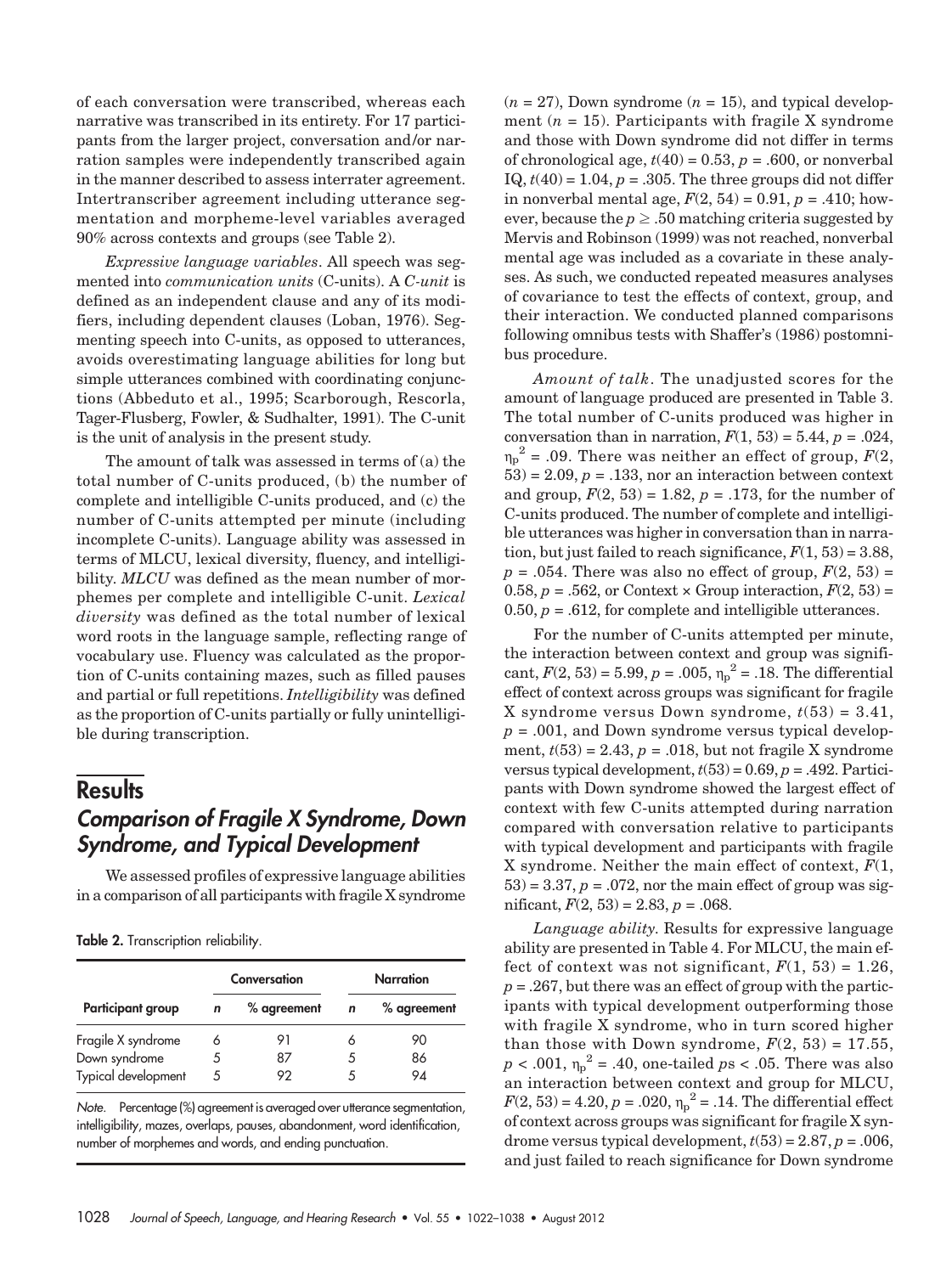| Table 3. Amount of talk produced in conversation and narration. |
|-----------------------------------------------------------------|
|-----------------------------------------------------------------|

|                          |             | <b>Total C-units</b> |           |            |        | Complete and intelligible |            | C-units attempted<br>per minute |           |                |  |
|--------------------------|-------------|----------------------|-----------|------------|--------|---------------------------|------------|---------------------------------|-----------|----------------|--|
| <b>Participant group</b> | $\mathbf n$ | M                    | <b>SD</b> | Range      | M      | <b>SD</b>                 | Range      | M                               | <b>SD</b> | Range          |  |
| Conversation             |             |                      |           |            |        |                           |            |                                 |           |                |  |
| Fragile X syndrome       | 27          | 126.04               | 39.22     | $65 - 202$ | 107.07 | 36.93                     | $42 - 187$ | 12.79                           | 3.85      | $6.50 - 20.20$ |  |
| Down syndrome            | 15          | 131.73               | 33.17     | $70 - 174$ | 100.87 | 28.23                     | $38 - 143$ | 13.17                           | 3.32      | 7.00-17.40     |  |
| Typical development      | 15          | 107.33               | 25.64     | $70 - 148$ | 95.60  | 23.25                     | $61 - 140$ | 11.03                           | 2.86      | $7.50 - 16.80$ |  |
| Narration                |             |                      |           |            |        |                           |            |                                 |           |                |  |
| Fragile X syndrome       | 27          | 43.56                | 16.89     | $21 - 76$  | 36.41  | 13.09                     | $19 - 60$  | 11.32                           | 4.27      | $4.30 - 22.14$ |  |
| Down syndrome            | 15          | 41.33                | 14.22     | 18-67      | 31.13  | 10.79                     | $10 - 50$  | 7.30                            | 3.04      | $3.17 - 14.11$ |  |
| Typical development      | 15          | 39.87                | 10.07     | $20 - 56$  | 34.93  | 10.41                     | $17 - 52$  | 8.65                            | 2.61      | 4.48-12.81     |  |

versus typical development,  $t(53) = 1.91$ ,  $p = .061$ . The effect of context on MLCU did not differ between participants with fragile X syndrome and Down syndrome,  $t(53) = 0.69$ ,  $p = .496$ . Boys with typical development showed little effect of context on MLCU compared with the other groups, with those with fragile X syndrome producing higher MLCU in narration than in conversation.

For lexical diversity, range of vocabulary use differed among groups,  $F(2, 53) = 4.32$ ,  $p = .018$ ,  $\eta_p^2 = .14$ , with better performance by the typically developing boys than participants with fragile X syndrome or Down syndrome ( $ps < .05$ ), who did not differ ( $p = .211$ ). There was no effect of context,  $F(1, 53) = 0.10$ ,  $p = .757$ , or interaction,  $F(2, 53) = 2.54$ ,  $p = .089$ .

Fluency differed among groups,  $F(2, 53) = 3.90$ ,  $p = .026$ ,  $\eta_p^2 = .13$ , and was a strength of the participants with fragile X syndrome relative to those with Down syndrome ( $p = .008$ ). There was also an interaction between

group and context,  $F(2, 53) = 7.03$ ,  $p = .002$ ,  $\eta_p^2 = .21$ . The effect of context differed across all groups: fragile X syndrome versus Down syndrome,  $t(53) = 2.04$ ,  $p = .046$ ; fragile X syndrome versus typical development,  $t(53)$  = 2.19,  $p = .033$ ; and Down syndrome versus typical development,  $t(53) = 3.75$ ,  $p < .001$ . Participants with fragile X syndrome showed similar fluency in both contexts; participants with Down syndrome were more fluent (i.e., produced a smaller proportion of C-units with mazes) during conversation than narration, whereas participants with typical development were more fluent during narration. The main effect of context was not significant,  $F(1, 53) = 0.41, p = .526.$ 

Intelligibility differed among groups,  $F(2, 53) = 9.10$ ,  $p < .001$ ,  $\eta_p^2 = .26$ , such that it was a weakness of participants with Down syndrome relative to those with fragile X syndrome and those with typical development  $(ps < .002)$ . Participants with fragile X syndrome were less intelligible than those with typical development,

|                     |             | <b>MLCU</b> |           |                        | Lexical diversity <sup>a</sup> |           |            | <b>Fluency</b> <sup>b</sup> |    |           | Intelligibility <sup>c</sup> |                  |          |
|---------------------|-------------|-------------|-----------|------------------------|--------------------------------|-----------|------------|-----------------------------|----|-----------|------------------------------|------------------|----------|
| Participant group   | $\mathbf n$ | M           | <b>SD</b> | Range                  | м                              | <b>SD</b> | Range      | M                           | SD | Range     | м                            | <b>SD</b>        | Range    |
| Conversation        |             |             |           |                        |                                |           |            |                             |    |           |                              |                  |          |
| Fragile X syndrome  | 27          | 3.75        | 1.45      | $1.32 - 7.05$          | 143.85 70.45                   |           | $38 - 313$ | 18                          | 13 | $0 - 42$  | 12                           | 8                | $2 - 37$ |
| Down syndrome       | 15          | - 3.06      | 0.80      | 1.84-4.32              | 115.00                         | 30.69     | 59-171     | 23                          | 17 | $1 - 66$  | 20                           | 12               | $9 - 57$ |
| Typical development |             |             |           | 15 5.52 1.26 3.30-7.05 | 173.73 50.80                   |           | 72-236     | 27                          | 10 | $11 - 48$ | 6                            | $\blacktriangle$ | $1 - 13$ |
| Narration           |             |             |           |                        |                                |           |            |                             |    |           |                              |                  |          |
| Fragile X syndrome  | 27          | 4.85        | 1.36      | 2.17–7.37              | 62.26                          | 22.34     | 28-127     | 17                          | 10 | $2 - 34$  | 10                           | 8                | $0 - 28$ |
| Down syndrome       | 15          | 3.94        | 1.23      | $1.40 - 6.00$          | 50.27                          | 21.63     | $14 - 79$  | 31                          | 19 | $4 - 68$  | 20                           | 18               | $3 - 67$ |
| Typical development | 15          | 5.59        | 0.93      | $4.07 - 7.11$          | 67.20                          | 18.35     | $38 - 100$ | 18                          | 10 | $3 - 38$  | 8                            | 5                | $2 - 18$ |

Table 4. Language performance in conversation and narration.

Note. MLCU = mean length of communication unit.

<sup>a</sup>Lexical diversity reflects the number of different word roots produced in the language sample. <sup>b</sup>Fluency reflects the percentage of C-units with mazes. <sup>c</sup>Intelligibility reflects the percentage of unintelligible C-units.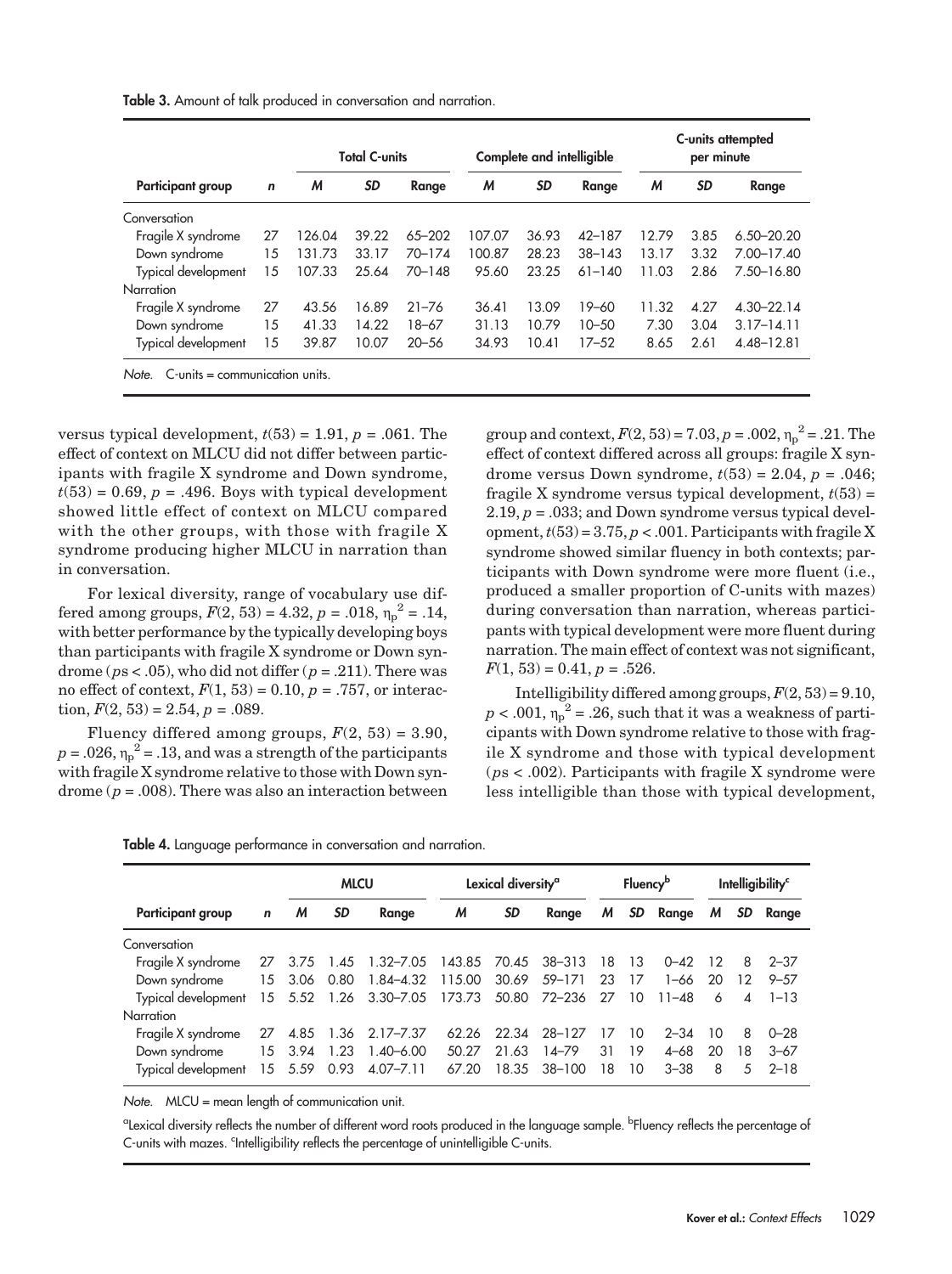but not significantly so  $(p = .151)$ . Neither the effect of context,  $F(1, 53) = 0.02$ ,  $p = .900$ , nor the interaction,  $F(2, 53) = 0.71, p = .495$ , was significant for intelligibility.

#### Variability Within Fragile X Syndrome

We examined the impact of autism symptom severity on the amount of talk and language performance of participants with fragile X syndrome  $(n = 26)$ , controlling for nonverbal mental age. For each sampling context, we entered autism severity and nonverbal mental age into separate regressions predicting (a) the number of complete and intelligible C-units, (b) the number of C-unit attempts per minute, and (c) MLCU. We predicted that autism symptom severity would negatively relate to language production and, therefore, used one-tailed p values for testing the regression coefficients in this exploratory analysis; nondirectional  $p$  values were used to test overall models. Unstandardized coefficients are reported (see Table 5).

In conversation, autism severity scores were negatively related to the number of complete and intelligible C-units produced, controlling for nonverbal cognitive ability ( $b = -4.36$ ),  $t(23) = -2.02$ ,  $p = .028$ , one-tailed, semipartial  $r = -.37$ . The overall model predicting the number of attempts per minute in conversation was not significant ( $p = .079$ ); however, severity scores did relate negatively to the number of attempts per minute, controlling for nonverbal cognitive ability  $(b = -0.44)$ ,  $t(23) = -1.91, p = .034,$  one-tailed, semipartial  $r = -.36$ . Nonverbal cognitive ability was positively related to MLCU in conversation  $(b = 0.92)$ ,  $t(23) = 2.53$ ,  $p = .010$ , one-tailed, semipartial  $r = .46$ ; autism severity was not  $(b = -0.07)$ ,  $t(23) = -0.81$ ,  $p = .212$ , one-tailed.

In the narrative context, only the regression predicting MLCU was significant ( $p = .007$ ). As in conversation, nonverbal mental age was positively related to MLCU  $(b = 0.99)$ ,  $t(23) = 3.06$ ,  $p = .003$ , one-tailed, semipartial  $r = .52$ , whereas autism severity was not ( $b = -0.10$ ),  $t(23) = -1.30$ ,  $p = .103$ , one-tailed. The overall models predicting the number of complete and intelligible C-units or the number of C-units attempted failed to reach significance for narration (ps > .18).

#### Examiner Behavior

We examined the extent to which examiner behavior was related to the language performance of participants with fragile X syndrome using separate regressions for conversation and narration. As a point of comparison, we repeated these regressions for the adolescents with Down syndrome and the boys with typical development. Of course, these analyses cannot tease apart the direction of causation in the relationship between examiner and child language, but they do provide guidance for future research. Number of C-unit attempts per minute, MLCU, and proportion of questions by the examiner were all expected to be negatively related to amount of participant language and performance (Kover, Abbeduto, Schroeder, Giles, & Richmond, 2008). We tested these three aspects of examiner behavior as simultaneous predictors of participant language output and performance using one-tailed  $p$  values. We chose participant number of C-unit attempts per minute as a dependent variable to index language output because it reflects the clinical utility and efficiency of language samples. We chose participant MLCU as a dependent variable to index language performance because it is widely used as an estimate of spoken language ability.

|                                       |            |       |             |                  | Individual predictors |                        |
|---------------------------------------|------------|-------|-------------|------------------|-----------------------|------------------------|
|                                       | Full model |       | <b>NVMA</b> |                  |                       | <b>Autism severity</b> |
| Dependent variable                    | F          | $R^2$ | Ь           |                  | Ь                     |                        |
| Conversation                          |            |       |             |                  |                       |                        |
| Complete and intelligible C-units     | $3.48*$    | .23   | 13.49       | 1.44             | $-4.36$               | $-2.02^{\dagger}$      |
| C-units attempted per minute          | 2.84       | .20   | 1.16        | 1.18             | $-0.44$               | $-1.91^+$              |
| <b>MLCU</b>                           | $3.82*$    | .25   | 0.92        | $2.53^{\dagger}$ | $-0.07$               | $-0.81$                |
| Narration                             |            |       |             |                  |                       |                        |
| Complete and intelligible C-units     | 1.85       | .14   | 6.46        | $1.86^{\dagger}$ | 0.57                  | 0.71                   |
| C-units attempted per minute          | 1.25       | .10   | 1.77        | 1.51             | 0.18                  | 0.65                   |
| <b>MLCU</b>                           | $6.11*$    | .35   | 0.99        | $3.06^{\dagger}$ | $-0.10$               | $-1.30$                |
| NVMA = nonverbal mental age.<br>Note. |            |       |             |                  |                       |                        |

Table 5. Results of regressions for variability among participants with fragile X syndrome ( $n = 26$ ).

 $\tau_p$  < .05, one-tailed.  $\tau_p$  < .05.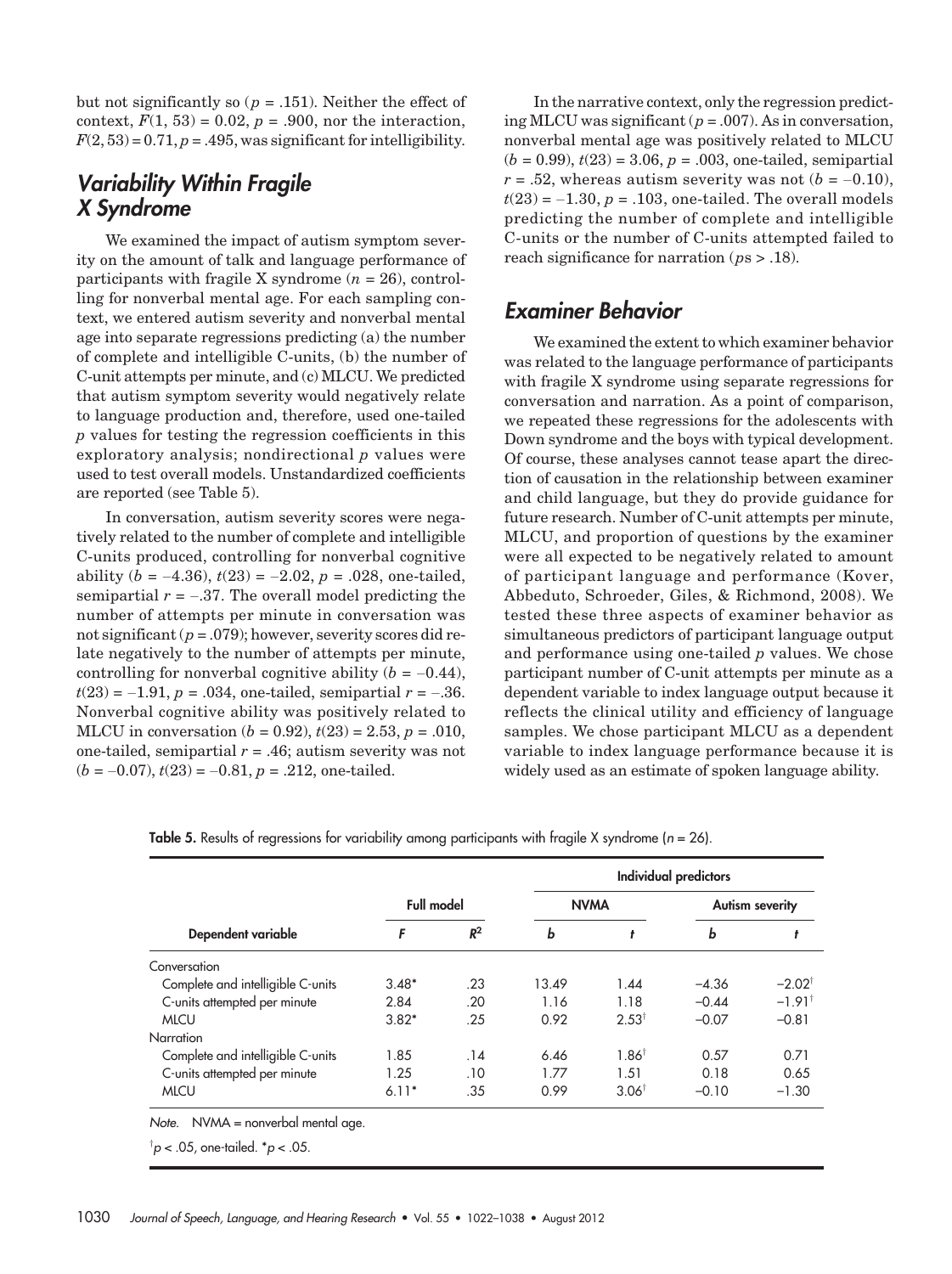For conversation, the overall model predicting the number of C-units attempted per minute was not significant for participants with fragile X syndrome ( $p = .080$ ) or Down syndrome ( $p = .151$ ). The model was significant for participants with typical development,  $F(3, 11) = 3.69$ ,  $p = 0.047$ , for whom examiner MLCU was significantly negatively related to C-units per minute  $(b = -2.25)$ ,  $t(11) =$  $-2.46$ ,  $p = .016$ , one-tailed, semipartial  $r = -.52$  (see Table 6). When predicting participant MLCU, the overall model was significant for participants with fragile X syndrome,  $F(3, 23) = 11.67$ ,  $p < .001$ , with examiner number of C-units per minute  $(b = -0.24)$ ,  $t(23) = -4.88$ ,  $p < .001$ , one-tailed, semipartial  $r = -.64$ , and examiner MLCU ( $b = -0.66$ ),  $t(23) = -3.01$ ,  $p = .003$ , one-tailed, semipartial  $r = -.40$ , emerging as negative predictors (see Table 7). The model predicting MLCU was also significant for typically developing participants,  $F(3, 11) = 5.67$ ,  $p = .014$ , with only examiners' number of C-unit attempts per minute negatively relating to MLCU  $(b = -0.26)$ ,  $t(11) =$  $-1.83, p = .047$ , one-tailed, semipartial  $r = -.35$ . The overall model predicting MLCU was not significant for participants with Down syndrome ( $p = .065$ ).

For narration, the model predicting the number of C-units per minute was significant for participants with fragile X syndrome,  $F(3, 23) = 5.64$ ,  $p = .005$ . A higher proportion of questions asked by the examiner was associated with fewer C-units per minute  $(b =$  $-0.26$ ,  $t(23) = -4.10$ ,  $p < .001$ , one-tailed, semipartial  $r =$ –.65. The models were not significant for participants with Down syndrome or typical development ( $ps > .18$ ). The model predicting MLCU was not significant for participants with fragile X syndrome ( $p = .238$ ), but it was for participants with Down syndrome and typical development,  $F(3, 11) = 6.99$ ,  $p = .007$ ; and,  $F(3, 11) =$ 3.77,  $p = .044$ , respectively. For participants with Down syndrome, the number of attempts per minute by the

examiner was significantly associated with lower MLCU  $(b = -0.50)$ ,  $t(11) = -3.69$ ,  $p = .002$ , one-tailed, semipartial  $r = -.65$ . For participants with typical development, examiner MLCU was negatively related to MLCU ( $b = -0.44$ ),  $t(11) = -1.89, p = .043,$  one-tailed, semipartial  $r = -.40$ .

### **Discussion**

In this study, we sought to examine the differential effects of language-sampling context on the spontaneous expressive language profiles of male adolescents with fragile X syndrome and Down syndrome. The inclusion of a comparison group of typically developing boys also allowed conclusions to be drawn about the extent of delay in each neurodevelopmental disability relative to nonverbal cognitive ability.

## Comparison of Fragile X Syndrome, Down Syndrome, and Typical Development

Effects of context among groups. Performance on the conversation and narration language-sampling tasks was assessed in terms of the amount of talk produced and in terms of language ability. Within both of these areas, differential effects of context on performance were found among participants with fragile X syndrome (regardless of autism symptom severity), Down syndrome, and typical development, controlling for nonverbal mental age.

In terms of the amount of language produced, a significant Group × Context interaction revealed that adolescents with Down syndrome differed from both adolescents with fragile X syndrome and boys with typical development in the number of C-units attempted per minute in conversation relative to narration. Although all

Table 6. Aspects of examiner behavior as predictors of participant C-unit attempts per minute.

|                          |             |            |       |              | Individual predictors |          |                   |               |           |  |  |  |
|--------------------------|-------------|------------|-------|--------------|-----------------------|----------|-------------------|---------------|-----------|--|--|--|
|                          |             | Full model |       | Ex. attempts |                       | Ex. MLCU |                   | Ex. questions |           |  |  |  |
| <b>Participant group</b> | $\mathbf n$ | F          | $R^2$ | b            | t                     | b        | t                 | b             | t         |  |  |  |
| Conversation             |             |            |       |              |                       |          |                   |               |           |  |  |  |
| Fragile X syndrome       | 27          | 2.56       | .25   | $-0.09$      | $-0.52$               | $-1.75$  | $-2.20^{\dagger}$ | 0.03          | 0.34      |  |  |  |
| Down syndrome            | 15          | 2.16       | .37   | 0.56         | 2.10                  | 0.08     | 0.06              | $-0.13$       | $-1.44$   |  |  |  |
| Typical development      | 15          | $3.69*$    | .50   | $-0.45$      | $-1.23$               | $-2.25$  | $-2.46^{\dagger}$ | 0.18          | 2.11      |  |  |  |
| Narration                |             |            |       |              |                       |          |                   |               |           |  |  |  |
| Fragile X syndrome       | 27          | $5.64*$    | .42   | 0.08         | 0.26                  | 0.65     | 1.14              | $-0.26$       | $-4.10^+$ |  |  |  |
| Down syndrome            | 15          | 0.77       | .17   | $-0.29$      | $-0.55$               | 0.06     | 0.06              | $-0.10$       | $-1.05$   |  |  |  |
| Typical development      | 15          | 1.94       | .35   | $-0.01$      | $-0.01$               | $-0.75$  | $-0.99$           | $-0.07$       | $-0.83$   |  |  |  |

Note. Ex. = Examiner.

 $\tau_{p}$  < .05, one-tailed.  $\tau_{p}$  < .05.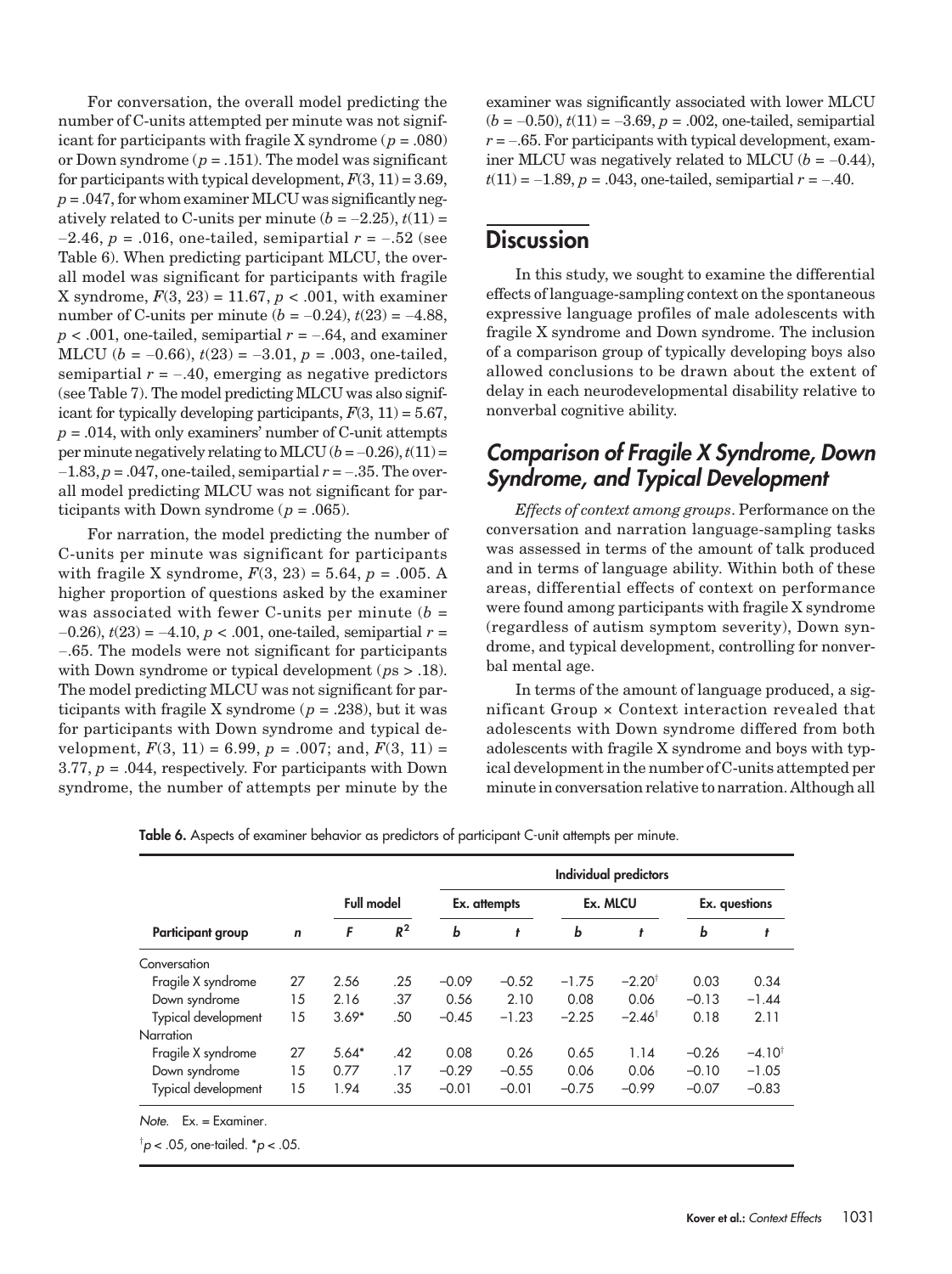Table 7. Aspects of examiner behavior as predictors of participant MLCU.

|                     |             |                   |       | Individual predictors |                      |         |                      |               |                      |  |  |  |
|---------------------|-------------|-------------------|-------|-----------------------|----------------------|---------|----------------------|---------------|----------------------|--|--|--|
|                     |             | <b>Full model</b> |       | Ex. attempts          |                      |         | Ex. MLCU             | Ex. questions |                      |  |  |  |
| Participant group   | $\mathbf n$ | F                 | $R^2$ | b                     | t                    | b       |                      | b             | t                    |  |  |  |
| Conversation        |             |                   |       |                       |                      |         |                      |               |                      |  |  |  |
| Fragile X syndrome  | 27          | 11.67*            | .60   | $-0.24$               | $-4.88^{\dagger}$    | $-0.66$ | $-3.01$ <sup>†</sup> | 0.01          | 0.29                 |  |  |  |
| Down syndrome       | 15          | 3.22              | .47   | $-0.07$               | $-1.12$              | 0.19    | 0.62                 | $-0.04$       | $-1.98$ <sup>†</sup> |  |  |  |
| Typical development | 15          | $5.67*$           | .61   | $-0.26$               | $-1.83^{\dagger}$    | $-0.16$ | $-0.45$              | $-0.02$       | $-0.71$              |  |  |  |
| Narration           |             |                   |       |                       |                      |         |                      |               |                      |  |  |  |
| Fragile X syndrome  | 27          | 1.51              | .17   | $-0.12$               | $-1.04$              | $-0.20$ | $-0.90$              | $-0.02$       | $-0.65$              |  |  |  |
| Down syndrome       | 15          | $6.99*$           | .66   | $-0.50$               | $-3.69$ <sup>t</sup> | $-0.20$ | $-0.81$              | $-0.02$       | $-0.84$              |  |  |  |
| Typical development | 15          | $3.77*$           | .51   | $-0.26$               | $-1.69$              | $-0.44$ | $-1.89$ <sup>t</sup> | 0.01          | 0.46                 |  |  |  |

groups tended to have higher rates of C-unit attempts in conversation than narration, adolescents with Down syndrome had particularly low rates of C-units attempted per minute in the narrative context relative to the conversation context. Adolescents with fragile X syndrome showed the smallest difference in number of attempts per minute across contexts, but this effect did not differ from the boys with typical development. Miller (1996) has suggested that the amount of talking during a language sample is an important quantifiable aspect of performance that might reflect an individual's linguistic competence. Narration may be a particularly challenging task for adolescents with Down syndrome relative to their nonverbal cognitive abilities and relative to those with other sources of intellectual disability, such as fragile X syndrome. Given the constraints and demands of the content of the wordless book on the language produced, we speculate that participants with Down syndrome may have required additional processing time in formulating their expressive responses, leading to fewer C-units per minute. In contrast, the demands of reciprocal social interaction in conversation might be more of a challenge for adolescents with fragile X syndrome, resulting in a smaller difference between conversation and narration language production for this population.

In terms of expressive language ability, the effect of context on MLCU differed across groups. Relative to the typically developing boys, for whom MLCU was similar in conversation and narration, adolescents with fragile X syndrome demonstrated higher MLCU in narration than in conversation. Adolescents with Down syndrome also produced higher MLCU in narration than conversation, although the comparison with boys with typical development for the effect of context just failed to reach significance. Previous studies have also suggested that MLU elicited during narration tends to be higher than

conversation for adolescents and young adults with neurodevelopmental disabilities, including fragile X syndrome, Down syndrome, and unspecified etiology (Abbeduto et al., 1995; Kover & Abbeduto, 2010; Levy, Gottesman, Borochowitz, Frydman, & Sagi, 2006; Miles et al., 2006). The narrative task provides opportunities to describe the actions and mental states of a protagonist in relation to other characters as well as to linguistically encode event sequences, all of which are best accomplished using multiclause constructions (Heilmann, Nockerts, & Miller, 2010). The visual support of narrating a book also may allow production of more advanced syntax (Levy et al., 2006). Miles and colleagues (2006), for example, found that MLCU for participants with Down syndrome was higher in narratives obtained using wordless picture books compared with narratives embedded within an interview-style conversation. Thus, our findings reinforce that narration is particularly well suited to eliciting the upper bounds of syntactic ability in individuals with neurodevelopmental disabilities and that weaknesses might be more likely identified in conversation samples, in which MLCU was lower for participants with fragile X syndrome and Down syndrome, than in narration, in which the discrepancy between the groups with intellectual disability and typical development was minimized (Abbeduto et al., 1995).

There was also a differential effect of context across groups for fluency, which was indexed by the proportion of C-units with mazes (i.e., filled pauses and repetitions). Fluency was found to be better (i.e., fewer mazes) in narration than conversation for typically developing boys, relative to participants with Down syndrome who were more fluent in conversation than narration. Adolescents with fragile X syndrome showed comparable fluency across contexts relative to the other groups. Research on adolescents with Down syndrome and children with typical development has shown poorer fluency in conversation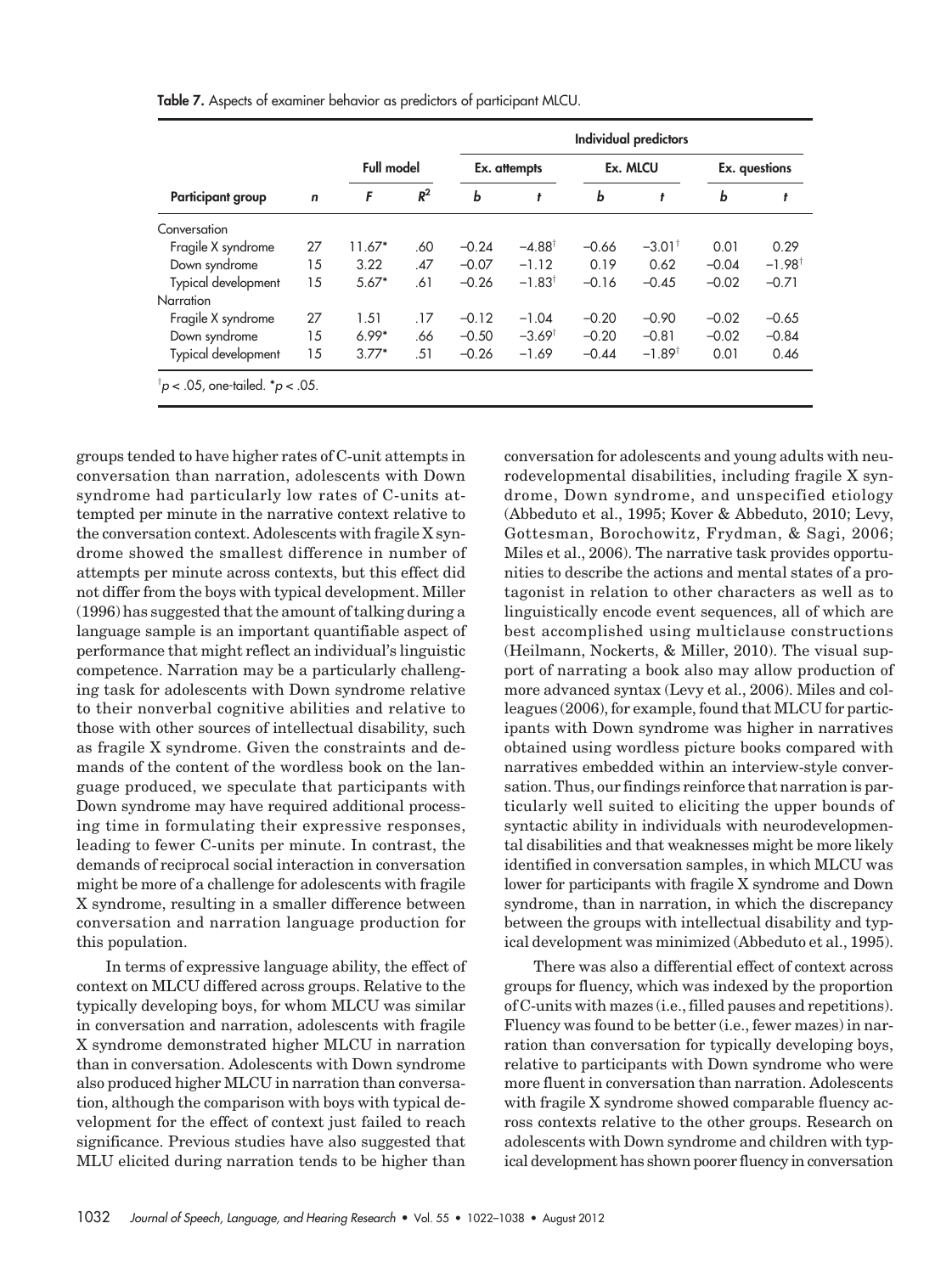than narration (Miles et al., 2006), although some research on children with language problems has indicated the opposite (MacLachlan & Chapman, 1988; Wagner et al., 2000). Becoming familiar with a story before narrating likely leads to mental rehearsal, and thus a fluent narrative, whereas the dynamic demands of conversation decrease the opportunities to plan words and phrases in advance (Kover & Abbeduto, 2010). The demands of the narrative task relative to nonverbal cognitive ability for adolescents with particular neurodevelopmental disabilities, however, might outweigh the benefits of previewing a story, leading to particular difficulty with fluency during narration.

The finding that fluency differed less between conversation and narration for participants with fragile X syndrome relative to those with Down syndrome or typical development is surprising, as one might expect that the well-documented social anxiety associated with fragile X syndrome would lead to poorer fluency in conversation. However, relative to the boys with typical development, the adolescents with fragile X syndrome had increased age and life experiences that may have supported performance in the conversation task. It is also possible, however, that individuals with fragile X syndrome relied more on rote or repetitive (i.e., highly rehearsed) linguistic contributions, thereby reducing the processing demands of the task. In fact, Roberts, Price, et al. (2007) found that boys with fragile X syndrome had more perseverative talk than typically developing children and that boys with fragile X syndrome with comorbid ASD had more noncontingent talk than those with fragile X syndrome only. Future research will need to analyze the content of utterances produced by individuals with fragile X syndrome in relation to the other aspects of their language performance. Although the content and form of communicative attempts might be appropriate targets for intervention, producing those attempts fluently appears to be a strength for adolescents with fragile X syndrome.

Of the dimensions of performance examined, there was one significant main effect of context. Participants produced more C-units in conversation than in narration. These results are consistent with those of Abbeduto et al. (1995), who studied youths with intellectual disability of unspecified etiology. The context effect for the absolute number of C-units might be accounted for simply by the fact that the conversation sample was structured to last at least 10 min, whereas the child had the option to say as much or as little as he chose for each page of the storybook in the narrative context. Because the number of C-units attempted per minute also tended to be greater in conversation than narration, these results suggest that conversation is ideal for assessing some aspects of expressive language because of the increased likelihood of efficiently eliciting a larger sample of utterances.

Taken together, the effects of context observed in the present study for participants with fragile X syndrome and Down syndrome highlight the need for languagesampling procedures that include multiple structured contexts to fully understand the profile of language abilities in individuals or groups of individuals with developmental disabilities (Abbeduto et al., 2012). Although the ADOS has been recommended as one structured context in which language can be sampled (Tager-Flusberg et al., 2009), it is unknown whether the ADOS provides a sufficiently consistent context with stable expectations of language performance, even for typically developing individuals. Given the differential effects of context across diagnostic groups, one might expect different conclusions to be drawn about language abilities in neurodevelopmental disabilities depending on the properties of the language-sampling task.

Extent of delay in fragile X syndrome and Down syndrome. Several differences in performance emerged between adolescents with fragile X syndrome (irrespective of autism symptoms) or Down syndrome and boys with typical development, controlling for nonverbal mental age.

Adolescents with fragile X syndrome demonstrated lower MLCU than typically developing boys, indicating that syntactic complexity is an area of particular weakness, as shown in previous studies (Roberts, Hennon, et al., 2007). Participants with Down syndrome produced lower MLCU than both the boys with typical development and the adolescents with fragile X syndrome. Price et al. (2008) found the same pattern of results in a younger sample of boys using the ADOS as a languagesampling context: Participants with typical development outperformed those with fragile X syndrome, who outperformed those with Down syndrome. In a narrative context, Finestack and Abbeduto (2010) found that participants with fragile X syndrome without comorbid autism also outperformed participants with Down syndrome on a measure of overall grammatical ability. Children with other neurodevelopmental disabilities, including idiopathic autism, also have deficits in MLU beyond nonverbal expectations (e.g., IQ; Eigsti, Bennetto, & Dadlani, 2007), reinforcing the notion that syntax should be a focus of intervention for a wide range of children with neurodevelopmental disabilities. However, in agreement with findings of previous research, the present study demonstrates that syntactic complexity is a syndrome-specific area of weakness in need of particular attention in adolescents with Down syndrome.

Lexical diversity also was found to be an area of weakness for adolescents with fragile X syndrome or Down syndrome. Both groups of participants with intellectual disability used a smaller range of vocabulary than the boys with typical development, although participants with fragile X syndrome and Down syndrome did not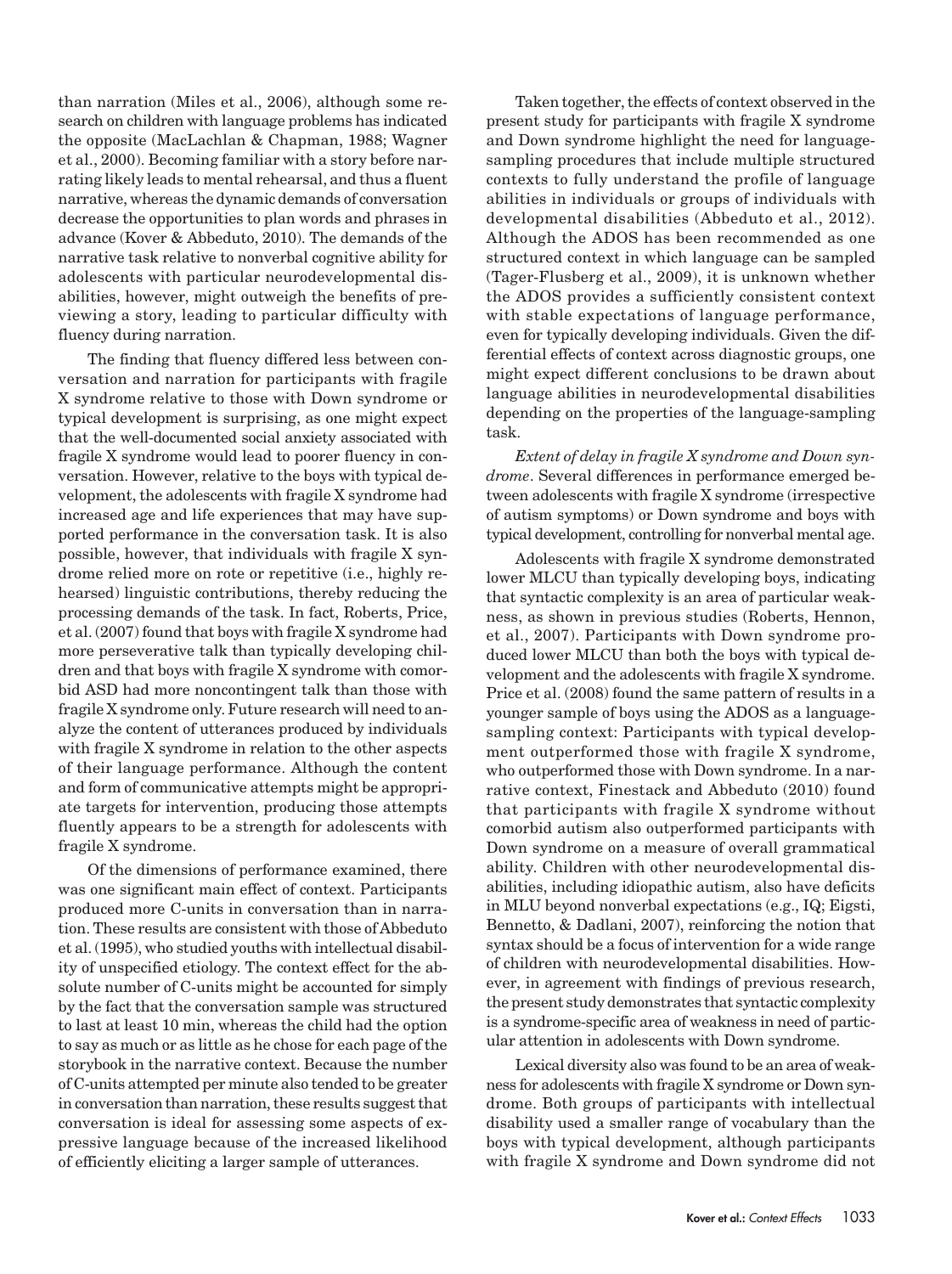differ. Although the interaction between context and group failed to reach significance in the present study, the impact of sampling context on lexical diversity should continue to be considered in future research on neurodevelopmental disabilities. Descriptively, participants with Down syndrome seem to use a particularly restricted range of vocabulary during narration, and previous studies have shown that conversation is more likely than narration to assess the scope of vocabulary available to a participant (Kover & Abbeduto, 2010).

Adolescents with fragile X syndrome or Down syndrome did not differ from boys with typical development in fluency; however, those with fragile X syndrome produced a smaller proportion of C-units with mazes (i.e., were more fluent) compared with participants with Down syndrome. In general, participants with fragile X syndrome were the most fluent, which might be expected if these participants were the most likely to use repetitive (i.e., well-practiced) language. The overall group difference between fragile X syndrome and Down syndrome is likely driven by the particularly poor fluency of the adolescents with Down syndrome during the narrative task, suggesting a syndrome- and, to some extent, context-specific area of weakness.

Participants with Down syndrome were less intelligible than both participants with fragile X syndrome and those with typical development. Problems with intelligibility for individuals with Down syndrome have been well documented in previous research, in which even single-word production was impaired relative to typically developing boys and boys with fragile X syndrome with similar nonverbal cognitive abilities (Roberts, Price, et al., 2007). The present results are also generally in line with Barnes et al. (2009), who found that boys with Down syndrome produced a smaller percentage of intelligible words than those with typical development; however, boys with fragile X syndrome did not differ from those with Down syndrome in the Barnes et al. study. In a sample of older adolescents, Kover and Abbeduto (2010) also failed to find differences between participants with Down syndrome and those with fragile X syndrome with or without autism. The inconsistent findings for differences in intelligibility between individuals with fragile X syndrome and Down syndrome may be attributable to varying age ranges of participants, procedures for assessing intelligibility, or language-sampling contexts.

In summary, combining words into developmentally progressive grammatical utterances and expanding range of vocabulary are likely to be important intervention targets for adolescents with fragile X syndrome. For adolescents with Down syndrome, extending syntactic complexity and vocabulary, in addition to enhancing fluency and intelligibility during connected speech, are likely to be areas in need of remediation.

#### Autism Symptom Severity

We examined the relationship between a continuous metric of autism symptom severity in males with fragile X syndrome and their language production in the conversation and narrative contexts, controlling for nonverbal mental age. Our results suggest that individuals with more severe autism symptoms are less able to engage with the demands of conversation, as reflected in the production of fewer complete and intelligible utterances. We found no relationship between autism symptom severity and language production in narration; however, nonverbal cognitive level accounted for variability in MLCU in both narration and conversation. It seems reasonable that males with fragile X syndrome who display more symptoms of autism could find the social demands of conversation more challenging given the pressure to engage in a social give-and-take, whereas engaging in the narrative task—and perhaps producing grammatically complex utterances in general—is more dependent on nonverbal cognitive skills. Producing contingent talk in conversational contexts has been identified as an area of weakness for children with idiopathic autism as well (Tager-Flusberg & Anderson, 1991).

#### Examiner Behavior

To our knowledge, no previous studies have examined the ways in which examiner behavior relates to spontaneous language in youths with fragile X syndrome or Down syndrome. Even within the constraints of our structured procedures, relationships were found between variability in examiners' talk and the language performance of participants. In conversation, participants' MLCU was negatively related to both examiner MLCU and number of C-unit attempts per minute for participants with fragile X syndrome and was related to C-unit attempts per minute for participants with typical development. Examiner behavior was not related to the performance of participants with Down syndrome in conversation. In the narrative, number of C-unit attempts per minute by participants with fragile X syndrome was negatively related to the examiner's proportion of questions, whereas MLCU for participants with Down syndrome or typical development was negatively predicted by examiners' C-unit attempts per minute and MLCU, respectively.

For a group of language-impaired children, Dethorne and Channell (2007) interpreted correlations between clinician behavior and child language as resulting from the clinician adjusting her talk in relation to the talk produced by the children. It would be expected that a child who is reticent might elicit more coaxing from an examiner, and the structure provided by the examiner as an interlocutor should not be discounted. Similarly,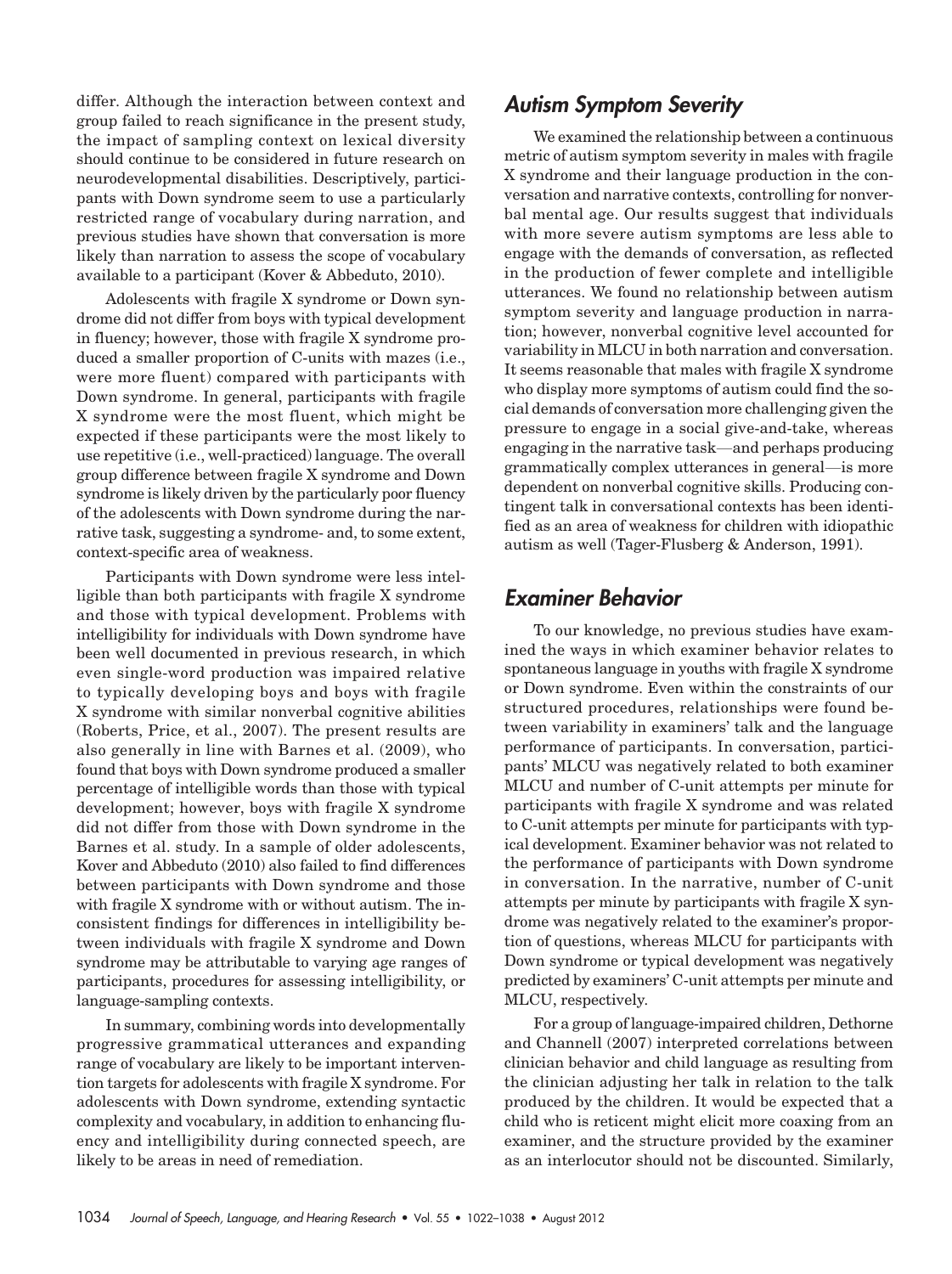the most likely explanation of our results is that the relationships observed reflect variability in response to the language-sampling tasks by participants and the efforts of the examiner to maintain participant engagement; however, it is noteworthy that the pattern of relationships varied across participants with fragile X syndrome, Down syndrome, and typical development. Such relationships should be taken into account in designing languagesampling protocols that are flexible, yet structured, to meet the needs of particular individuals and diagnostic groups. Future research should probe the direction of causality between examiner and child language.

#### **Limitations**

The results presented here are based on language samples of relatively short duration and a relatively small number of utterances. Although longer language samples are in some ways ideal (e.g., 175 utterances; Rice et al., 2010), there is evidence that shorter (e.g., 3-min) language samples can provide reliable estimates of language ability (Heilmann et al., 2010). In this sense, the results are optimally interpretable from a clinical perspective, given that it might be unrealistic to collect larger language samples to assess youths with neurodevelopmental disabilities in a clinical setting. This is particularly true for those with fragile X syndrome, for whom inattentiveness or hyperactivity could impact participation in assessment procedures. Nonetheless, the fact that the language samples analyzed here contained a limited number of utterances, particularly for the narrative samples, should be considered in terms of the generalizability of the findings. Only nine participants with fragile X syndrome, four participants with Down syndrome, and three participants with typical development produced 50 or more C-units during narration. A potential advantage of the ADOS as a language-sampling context is the likelihood of obtaining a larger sample during the 30- to 60-min assessment.

The participants in the present study were limited to those who scored within a restricted range of nonverbal cognitive ability, in order to allow simultaneous comparison of those with fragile X syndrome and typical development, who tended to have higher developmental levels, to those with Down syndrome, who tended to have slightly lower developmental levels in the larger sample from which these data are drawn. Having controlled for nonverbal mental age, this analysis strategy allowed for unambiguous interpretation of group differences within this developmental range but limits the generalizability of the findings to other individuals along the range of the highly variable phentoypes of fragile X syndrome and Down syndrome. Investigation of the impact of sampling contexts on the language of individuals with neurodevelopmental disabilities

across a range of nonverbal cognitive ability levels is warranted.

Finally, the present study did not address the content of the utterances produced by participants in terms of repetitiveness, perseveration, or contingency. This will be an important area for future research, especially with respect to the impact of autism symptoms on spontaneous expressive language in adolescents with fragile X syndrome. Indeed, behavioral and pharmaceutical interventions that seek to improve expressive language in fragile X syndrome are likely to target not only the amount of talk and the grammatical complexity of that talk but also its communicative function by assessing and documenting reduction in perseverative or noncontingent utterances.

#### **Conclusions**

We have reported findings that draw attention to the importance of considering the context in which language samples are elicited for individuals with neurodevelopmental disabilities. These results suggest that the demands of the language-sampling context could have implications for targets selected for intervention and conclusions drawn about language profiles.

#### Acknowledgments

This work was supported by National Institutes of Health (NIH) Grants R01 HD024356 and P30 HD003352, as well as three fellowships awarded to the first author: the Waisman Center's Anderson Hoffman Wisconsin Distinguished Graduate Fellowship, the Michael Vincent and Harriet Frisbie Eastabrooks O'Shea Fellowship, and NIH F31 DC010959 National Research Service Award Individual Predoctoral Fellowship. Portions of these data were presented at the 43rd Gatlinburg Conference on Research and Theory in Intellectual and Developmental Disabilities in Annapolis, Maryland. We offer our sincere appreciation to all of the families who participated in this research. We thank Susen Schroeder for her dedication in supervising the transcription of language samples and Pamela Lewis for contributing to the autism evaluations.

#### References

- Abbeduto, L., Benson, G., Short, K., & Dolish, J. (1995). Effects of sampling context on the expressive language of children and adolescents with mental retardation. Mental Retardation, 33, 279–288.
- Abbeduto, L., Brady, N., & Kover, S. T. (2007). Language development and fragile X syndrome: Profiles, syndromespecificity, and within-syndrome differences. Mental Retardation and Developmental Disabilities Research Reviews, 13, 36–46.
- Abbeduto, L., Kover, S. T., & McDuffie, A. (2012). Studying the language development of children with intellectual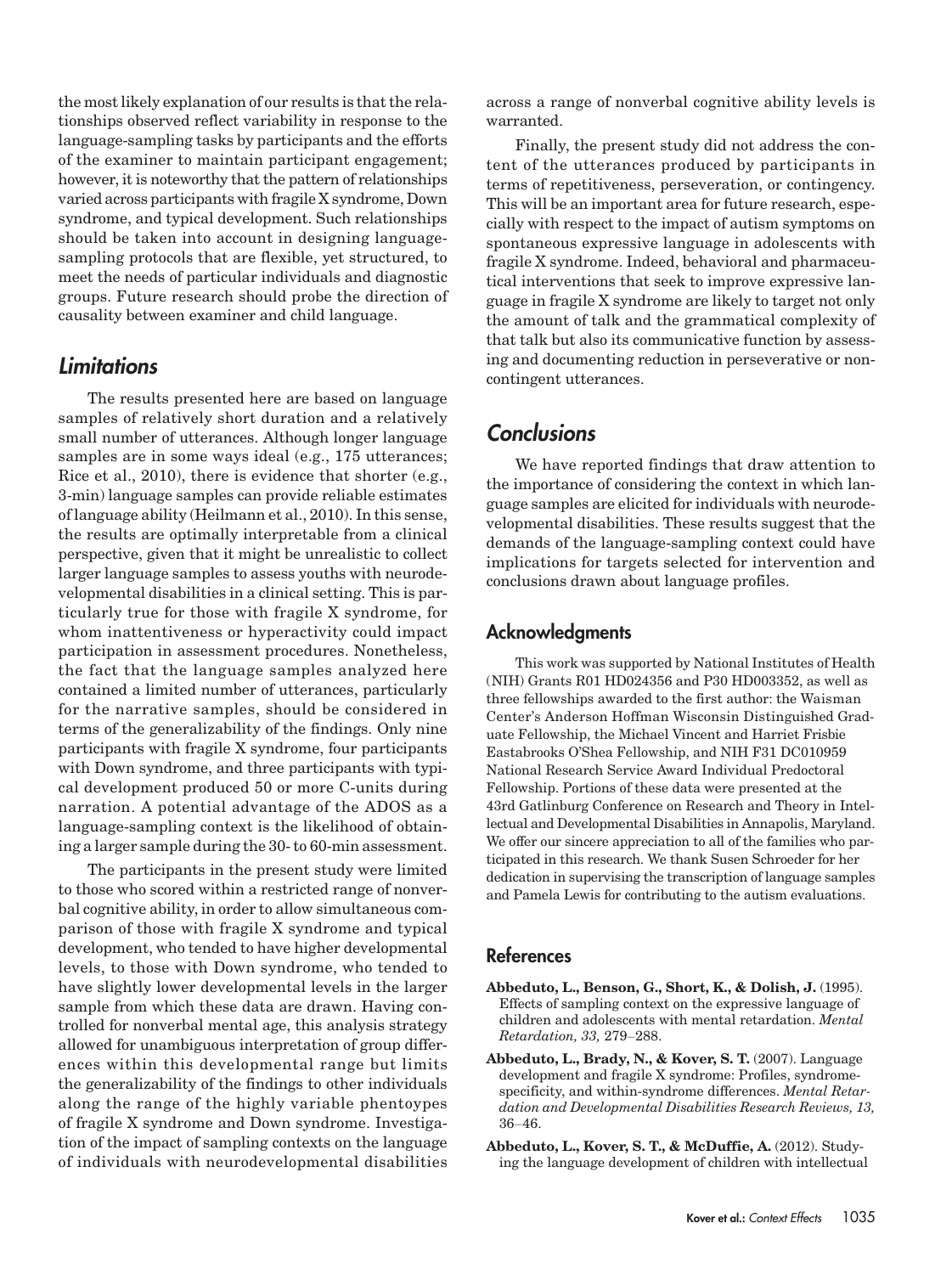disabilities. In E. Hoff (Ed.), Guide to research methods in child language (pp. 330–346). Oxford, England: Wiley-Blackwell.

Bailey, D. B., Mesibov, G. B., Hatton, D. D., Clark, R. D., Roberts, J. E., & Mayhew, L. (1998). Autistic behavior in young boys with fragile X syndrome. Journal of Autism and Developmental Disorders, 28, 499–508.

Barnes, E., Roberts, J., Long, S. H., Martin, G. E., Berni, M. C., Mandulak, K. C., & Sideris, J. (2009). Phonological accuracy and intelligibility in connected speech of boys with fragile X syndrome or Down syndrome. Journal of Speech, Language, and Hearing Research, 52, 1048–1061.

Belser, R. C., & Sudhalter, V. (2001). Conversational characteristics of children with fragile X syndrome: Repetitive speech. American Journal of Mental Retardation, 106, 28–38.

Chapman, R., & Hesketh, L. (2000). Behavioral phenotype of individuals with Down syndrome. Mental Retardation and Developmental Disabilities Research Reviews, 6, 84–95.

Chapman, R., & Hesketh, L. (2001). Language, cognition, and short-term memory in individuals with Down syndrome. Down Syndrome Research and Practice, 7, 1–7.

Condouris, K., Meyer, E., & Tager-Flusberg, H. (2003). The relationship between standardized measures of langauge and measures of spontaneous speech in children with autism. American Journal of Speech-Language Pathology, 12, 349–358.

Cowan, P. A., Weber, J., Hoddinott, B. A., & Klein, J. (1967). Mean length of spoken response as a function of stimulus, experimenter, and subject. Child Development, 3, 191–203.

Dethorne, L. S., & Channell, R. W. (2007). Clinician-child interactions: Adjustments in linguistic complexity. American Journal of Speech-Language Pathology, 16, 119–127.

Dollaghan, C. A., Campbell, T. F., & Tomlin, R. (1990). Video narration as a language sampling context. Journal of Speech and Hearing Disorders, 55, 582–590.

Eigsti, I.-M., Bennetto, L., & Dadlani, M. B. (2007). Beyond pragmatics: Morphosyntactic development in autism. Journal of Autism and Developmental Disorders, 37, 1007–1023.

Evans, J., & Craig, H. (1992). Language sample collection and analysis: Interview compared to freeplay assessment contexts. Journal of Speech and Hearing Research, 35, 343–353.

Ferrier, L. J., Bashir, A. S., Meryash, D. L., Johnston, J., & Wolff, P. (1991). Conversational skills of individuals with fragile-X syndrome: A comparison with autism and Down syndrome. Developmental Medicine and Child Neurology, 33, 776–788.

Finestack, L. H., & Abbeduto, L. (2010). Expressive language profiles of verbally expressive adolescents and young adults with Down syndrome or fragile X syndrome. Journal of Speech, Language, and Hearing Research, 53, 1334–1348.

Gotham, K., Pickles, A., & Lord, C. (2009). Standardizing ADOS scores for a measure of severity in autism spectrum disorders. Journal of Autism and Developmental Disorders, 39, 693–705.

Hagerman, R. (2008). Etiology, diagnosis, and development in fragile X syndrome. In J. E. Roberts, R. S. Chapman, & S. F. Warren (Eds.), Speech and language development and intervention in Down syndrome and fragile X syndrome (pp. 27–49). Baltimore, MD: Brookes.

Hagerman, R. J., Jackson, A. W., Levitas, A., Rimland, B., & Braden, M. (1986). An analysis of autism in fifty males with the fragile X syndrome. American Journal of Medical Genetics, 23, 359–374.

Hall, S. S., Lightbody, A. A., Hirt, M., Rezvani, A., & Reiss, A. (2010). Autism in fragile X syndrome: A category mistake? Journal of the American Academy of Child & Adolescent Psychaitry, 49, 921–933.

Hanson, D. M., Jackson, A. W., & Hagerman, R. J. (1986). Speech disturbances (cluttering) in mildly impaired males with the Martin-Bell/fragile X syndrome. American Journal of Medical Genetics, 23, 195–206.

Hansson, K., Nettelbladt, U., & Nilholm, C. (2000). Contextual influence on the language production of children with speech/language impairment. International Journal on Language and Communication Disorders, 35, 31–47.

Heilmann, J., Nockerts, A., & Miller, J. F. (2010). Language sampling: Does the length of the transcript matter? Language, Speech, and Hearing Services in Schools, 41, 393–404.

Hepburn, S., Philofsky, A., Fidler, D. J., & Rogers, S. (2008). Autism symptoms in toddlers with Down syndrome: A descriptive study. Journal of Applied Research in Intellectual Disabilities, 21, 48–57.

Johnston, J. R. (2001). An alternate MLU calculation: Magnitude and variability of effects. Journal of Speech, Language, and Hearing Research, 44, 156–164.

Johnston, J., Miller, J., Curtiss, S., & Tallal, P. (1993). Conversations with children who are language impaired: Asking questions. Journal of Speech and Hearing Research, 36, 973–978.

Keller-Bell, Y. D., & Abbeduto, L. D. (2007). Narrative development in adolescents and young adults with fragile X syndrome. American Journal on Mental Retardation, 112, 289–299.

Kent, L., Evans, J., Paul, M., & Sharp, M. (1999). Comorbidity of autistic spectrum disorders in children with Down syndrome. Developmental Medicine and Child Neurology, 41, 153–158.

Kover, S. T., & Abbeduto, L. (2010). Expressive language in male adolescents with fragile X syndrome with and without comorbid autism. Journal of Intellectual Disability Research, 54, 246–265.

Kover, S. T., Abbeduto, L., Schroeder, S. M., Giles, N. D., & Richmond, E. K. (2008, March). Effects of sampling context and examiner behavior on expressive language in adolescents with fragile X or Down syndrome. Poster presented at the 41st annual Gatlinburg Conference on Research and Theory in Intellectual and Developmental Disabilities, San Diego, CA.

Laws, G., & Bishop, D. V. (2003). A comparison of language abilities in adolescents with Down syndrome and children with specific language impairment. Journal of Speech, Language, and Hearing Research, 46, 1324–1339.

Leadholm, B. J., & Miller, J. F. (1992). Language sample analysis: The Wisconsin guide. Madison: Wisconsin Department of Public Instruction.

Levy, Y., Gottesman, R., Borochowitz, Z., Frydman, M., & Sagi, M. (2006). Language in boys with fragile X syndrome. Journal of Child Language, 33, 125–144.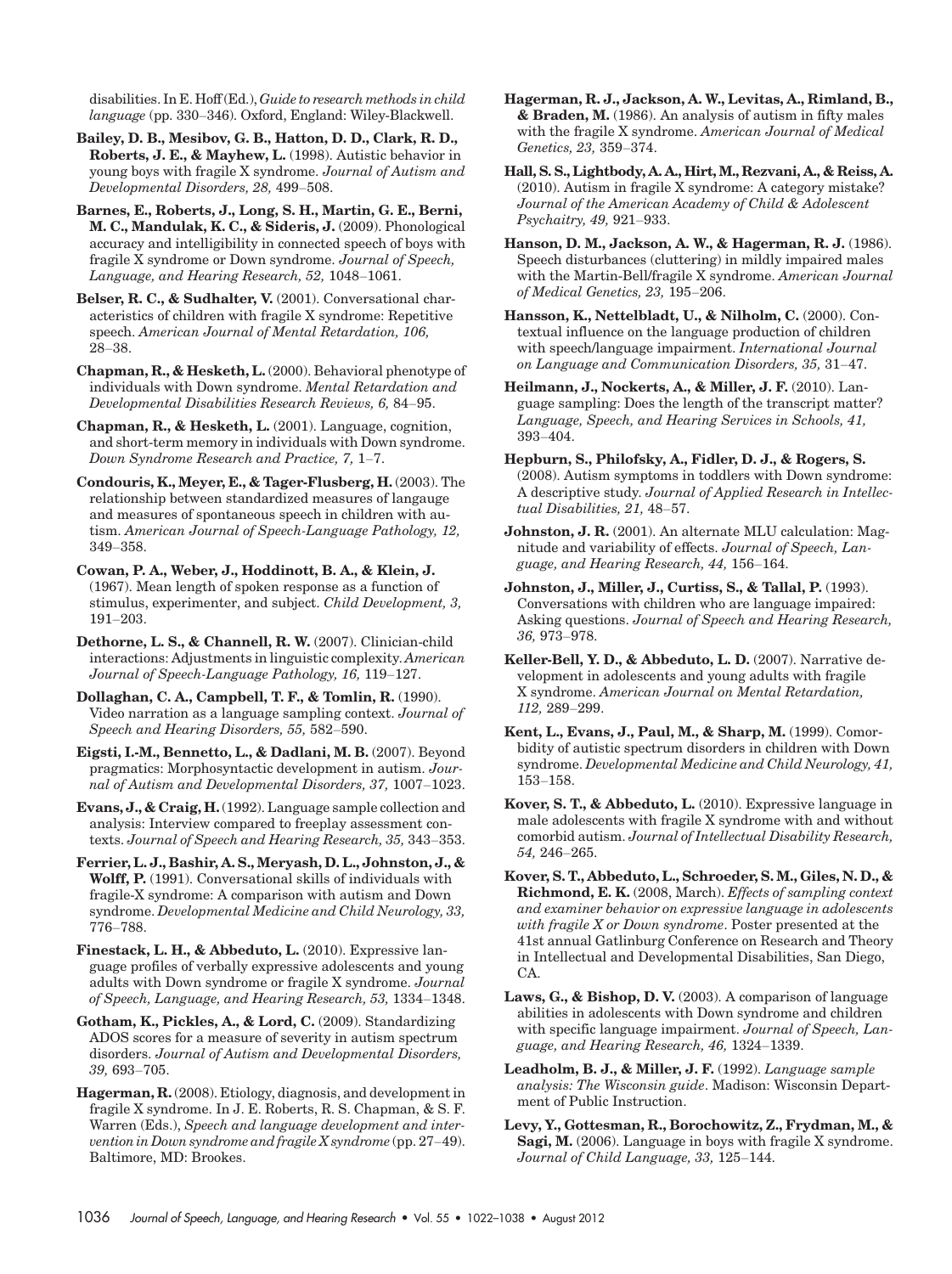Loban, W. (1976). Language development: Kindergarten through grade twelve. Urbana, IL: National Council of Teachers of English.

Lord, C., Rutter, M., DiLavore, P., & Risi, S. (1999). Autism Diagnostic Observation Schedule–Generic. Los Angeles, CA: Western Psychological Services.

Losh, M., & Capps, L. (2003). Narrative ability in highfunctioning children with autism or Asperger's syndrome. Journal of Autism and Developmental Disorders, 33, 239–251.

MacLachlan, B. G., & Chapman, R. S. (1988). Communication breakdowns in normal and language learning-disabled children's conversation and narration. Journal of Speech and Hearing Disorders, 53, 2–7.

Mayer, M. (1973). Frog on his own. New York, NY: Dial Books for Young Readers.

Mayer, M. (1974). Frog goes to dinner. New York, NY: Dial Books for Young Readers.

McDuffie, A. M., Abbeduto, L., Lewis, P., Kover, S. T., Kim, J.-S., Weber, A., & Brown, W. T. (2010). Autism spectrum disorder in children and adolescents with fragile X syndrome: Within-syndrome differences and age-related changes. American Journal on Intellectual and Developmental Disabilities, 115, 307–326.

McDuffie, A. S., Kover, S. T., Abbeduto, L., Lewis, P., & Brown, W. T. (2012). Profiles of receptive and expressive language abilities in males with comorbid fragile X syndrome and autism. American Journal on Intellectual and Developmental Disabilities, 117, 18–32.

Mervis, C. B., & Robinson, B. F. (1999). Methodological issues in cross-syndrome comparisons: Matching procedures, sensitivity (Se), and specificity (Sp). Monographs of the Society for Research in Child Development, 64, 115–130.

Mervis, C. B., & Robinson, B. F. (2005). Designing measures for profiling and genotype/phenotype studies of individuals with genetic syndromes or developmental language disorders. Applied Psycholinguistics, 26, 41–64.

Miles, S., Chapman, R., & Sindberg, H. (2006). Sampling context affects MLU in the language of adolescents with Down syndrome. Journal of Speech, Language, and Hearing Research, 49, 325–337.

Miller, J. F. (1996). Progress in assessing, describing, and defining child language disorder. In K. N. Cole, P. S. Dale, & D. J. Thal (Eds.), Assessment of communication and language (Vol. 6, pp. 309–324). Baltimore, MD: Brookes.

Miller, J., & Iglesias, A. (2006). Systematic Analysis of Language Transcripts (SALT Version 9) [Computer software]. Madison: Language Analysis Lab, University of Wisconsin-Madison.

Moss, J., & Howlin, P. (2009). Autism spectrum disorders in genetic syndromes: Implications for diagnosis, intervention and understanding the wider autism spectrum disorder population. Journal of Intellectual Disability Research, 53, 852–873.

Paul, R., Cohen, D. J., Breg, W. R., Watson, M., & Herman, S. (1984). Fragile X syndrome: Its relations to speech and language disorders. Journal of Speech and Hearing Disorders, 49, 328–332.

Pierpont, E., Richmond, E. K., Abbeduto, L., Kover, S. T., & Brown, W. T. (2011). Contributions of phonological and

working memory to language development in adolescents with fragile X syndrome. Journal of Neurodevelopmental Disorders, 3, 335–347.

Price, J. R., Roberts, J. E., Hennon, E. A., Berni, M. C., Anderson, K. L., & Sideris, J. (2008). Syntactic complexity during conversation of boys with fragile X syndrome and Down syndrome. Journal of Speech, Language, and Hearing Research, 51, 3–15.

Rice, M. L., Smolik, F., Perpich, D., Thompson, T., Rytting, N., & Blossom, M. (2010). Mean length of utterance levels in 6-month intervals for children 3 to 9 years with and without language impairment. Journal of Speech, Language, and Hearing Research, 53, 333–349.

Roberts, J. E., Hennon, E. A., Price, J. R., Dear, E., Anderson, K., & Vandergrift, N. A. (2007). Expressive language during conversational speech in boys with fragile X syndrome. American Journal on Mental Retardation, 112, 1–17.

Roberts, J., Martin, G. E., Moskowitz, L., Harris, A. A., Foreman, J., & Nelson, L. (2007). Discourse skills of boys with fragile X syndrome in comparison to boys with Down syndrome. Journal of Speech, Language, and Hearing Research, 50, 475–492.

Roberts, J., Price, J., Barnes, E., Nelson, L., Burchinal, M., Hennon, E., ... Hooper, S. R. (2007). Receptive vocabulary, expressive vocabulary, and speech production of boys with fragile X syndrome in comparison to boys with Down syndrome. American Journal on Mental Retardation, 112, 177–193.

Rogers, S. J., Wehner, E. A., & Hagerman, R. J. (2001). The behavioral phenotype in fragile X: Symptoms of autism in very young children with fragile X syndrome, idiopathic autism, and other developmental disorders. Journal of Developenetal and Behavioral Pediatrics, 22, 409–417.

Roid, G., & Miller, L. (1997). Leiter International Performance Scale—Revised. Wood Dale, IL: Stoelting.

Scarborough, H. S. (1990). Index of productive syntax. Applied Psycholinguistics, 11, 1–22.

Scarborough, H. S., Rescorla, L. R., Tager-Flusberg, H., Fowler, A. E., & Sudhalter, V. (1991). The relation of utterance length to grammatical complexity in normal and language-disordered samples. Applied Psycholinguistics, 12, 23–45.

Shaffer, J. P. (1986). Modified sequentially rejective multiple test procedures. Journal of the American Statistical Association, 81, 826–831.

Southwood, F., & Russell, A. F. (2004). Comparison of conversation, freeplay, and story generation as methods of language sample elicitation. Journal of Speech, Language, and Hearing Research, 47, 366–376.

Tager-Flusberg, H., & Anderson, M. (1991). The development of contingent discourse ability in autistic children. Journal of Child Psychology and Psychiatry, 32, 1123–1134.

Tager-Flusberg, H., Rogers, S., Cooper, J., Landa, R., Lord, C., Paul, R., ... Yoder, P. (2009). Defining spoken langauge benchmarks and selecting measures of expressive language development for young children with autism spectrum disorders. Journal of Speech, Language, and Hearing Research, 52, 643–652.

Thordardottir, E. (2008). Language-specific effects of task demands on the manifestation of specific language impairment: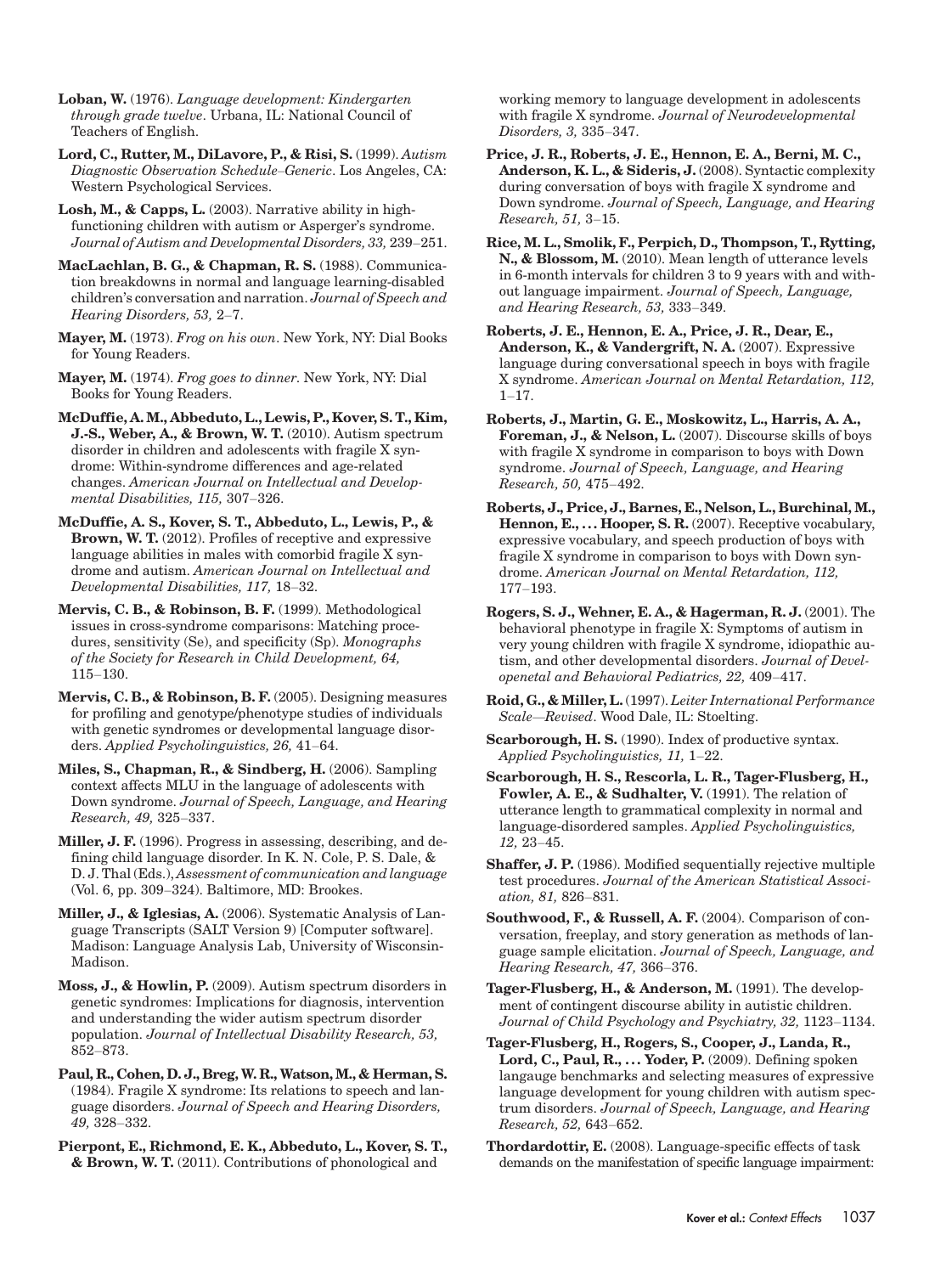A comparison of English and icelandic. Journal of Speech, Language, and Hearing Research, 51, 922–937.

- Ukrainetz, T. A., & Blomquist, C. (2002). The criterior validity of four vocabulary tests compared with a language sample. Child Language Teaching and Therapy, 18, 59–78.
- Van Borsel, J., Dor, O., & Rondal, J. (2008). Speech fluency in fragile X syndrome. Clinical Linguistics and Phonetics, 22, 1–11.
- Verkerk, A. J., Pieretti, M., Sutcliffe, J. S., Fu, Y.-H., Kuhl, D. P., Pizzuti, A., ... Zhang, F. P. (1991). Identification of a gene (FMR-1) containing a CGG repeat coincident with a breakpoint cluster region exhibiting length variation in fragile X syndrome. Cell, 65, 905–914.
- Wagner, C. R., Nettelbladt, U., Sahlen, B., & Nilholm, C. (2000). Conversation versus narration in pre-school children with language impairment. International Journal on Language and Communication Disorders, 35, 83–93.
- Westerveld, M. F., Gillon, G. T., & Miller, J. F. (2004). Spoken language samples of New Zealand children in conversation and narration. Advances in Speech-Language Pathology, 6, 195–208.